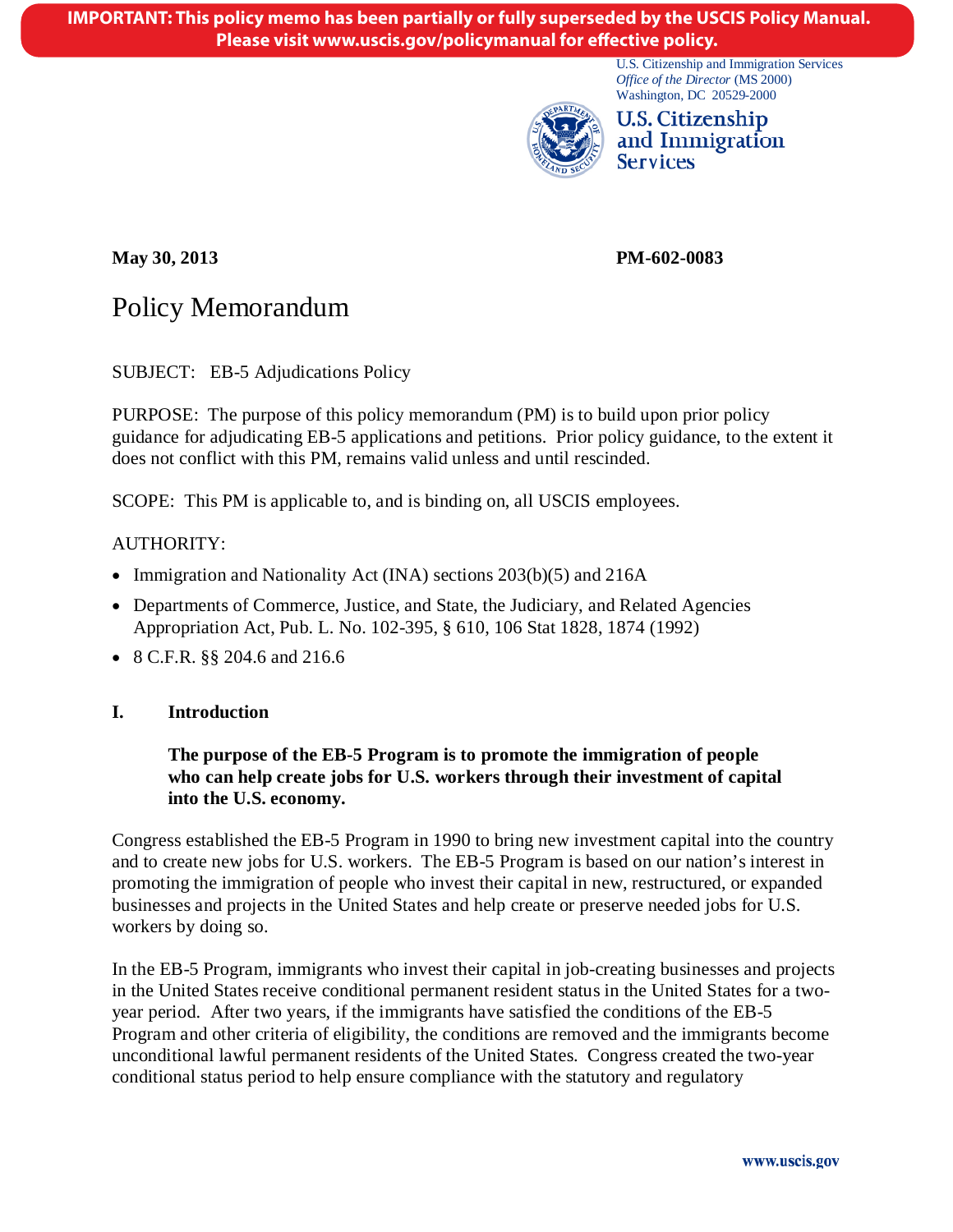requirements and to ensure that the infusion of investment capital is sustained and the U.S. jobs are created.

The 1990 legislation that created the EB-5 Program envisioned lawful permanent resident status for immigrant investors who invest in and engage in the management of job-creating commercial enterprises. In 1993, the legislature enacted the "Immigrant Investor Pilot Program" that was designed to encourage immigrant investment in a range of business and economic development opportunities within designated regional centers. In 2012 Congress reaffirmed its commitment to the regional center model of investment and job creation by removing the word "Pilot" from the now twenty-year old program, and by providing a three-year reauthorization of the regional center model through September 2015.

Our goal at U.S. Citizenship and Immigration Services (USCIS) is to make sure that the potential of the EB-5 Program, including the Immigrant Investor Program, is fully realized, and that the integrity of the EB-5 Program is protected. Through our thoughtful and careful adjudication of applications and petitions in the EB-5 Program, we can realize the intent of Congress to promote the immigration of people who invest capital into our nation's economy and help create jobs for U.S. workers.

# **II. The Preponderance of the Evidence Standard**

As a preliminary matter, it is critical that our adjudication of EB-5 petitions and applications adhere to the correct standard of proof. In the EB-5 program, the petitioner or applicant must establish each element by a preponderance of the evidence. *See Matter of Chawathe*, 25 I&N Dec. 369, 375-376 (AAO 2010). That means that the petitioner or applicant must show that what he or she claims is more likely so than not so. This is a lower standard of proof than both the standard of "clear and convincing," and the standard "beyond a reasonable doubt" that typically applies to criminal cases. The petitioner or applicant does not need to remove all doubt from our adjudication. Even if an adjudicator has some doubt as to the truth, if the petitioner or applicant submits relevant, probative, and credible evidence that leads to the conclusion that the claim is "more likely than not" or "probably true", the petitioner or applicant has satisfied the standard of proof.

# **III. Ensuring Program Integrity**

It is critical to our mission to ensure that we administer the EB-5 program with utmost vigilance to program integrity. Our operational teams work in collaboration with the Fraud Detection and National Security directorate and cases presenting issues relating to fraud, national security, or public safety should be referred as appropriate to law enforcement and regulatory authorities.

# **IV. The Three Elements of the EB-5 Program**

The EB-5 Program is based on three main elements: (1) the immigrant's investment of capital, (2) in a new commercial enterprise, (3) that creates jobs. Each of these elements is explained below in the context of both the original EB-5 Program and the Immigrant Investor Program.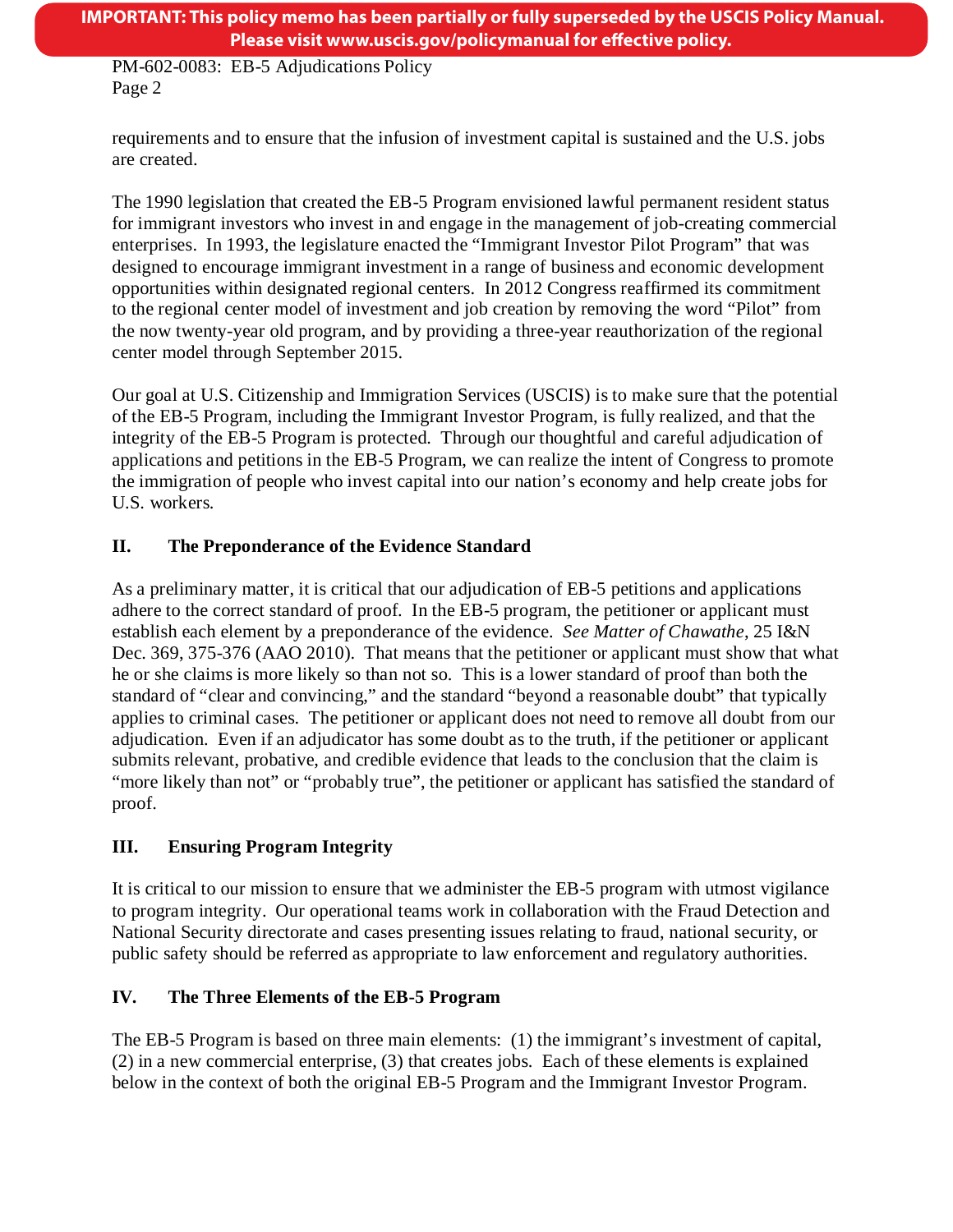# **A. The Investment of Capital**

The EB-5 Program is based in part on the fact that the United States economy will benefit from an immigrant's contribution of capital. It is also based on the view that the benefit to the U.S. economy is greatest when capital is placed at risk and invested into a new commercial enterprise that, as a result of the investment, creates at least ten jobs for U.S. workers. The regulations that govern the EB-5 Program define the terms "capital" and "investment" with this in mind.

# **1. "Capital" Defined**

The word "capital" in the EB-5 Program does not mean only cash. Instead, the word "capital" is defined broadly in the regulations to take into account the many different ways in which an individual can make a contribution of financial value to a business. The regulation defines "capital" as follows:

Capital means cash, equipment, inventory, other tangible property, cash equivalents, and indebtedness secured by assets owned by the alien entrepreneur [immigrant investor], provided that the alien entrepreneur [immigrant investor] is personally and primarily liable and that the assets of the new commercial enterprise upon which the petition is based are not used to secure any of the indebtedness. All capital shall be valued at fair market value in United States dollars. Assets acquired, directly or indirectly, by unlawful means (such as criminal activities) shall not be considered capital for the purposes of section 203(b)(5) of the Act.

8 C.F.R. § 204.6(e)*.* 

The definition of "capital" has been clarified in regulations and in precedent decisions that our Administrative Appeals Office (AAO) has issued:

• First, the definition of "capital" is sufficiently broad that it includes not only such things of value as cash, equipment, and other tangible property, but it can also include the immigrant investor's promise to pay (a promissory note), as long as the promise is secured by assets the immigrant investor owns, the immigrant investor is liable for the debt, and the assets of the immigrant investor do not for this purpose include assets of the company in which the immigrant is investing.

In our AAO's precedent decision *Matter of Hsiung*, 22 I&N Dec. 201, 204 (Assoc. Comm'r 1998), we reflected the fact that the immigrant investor's promissory note can constitute "capital" under the regulations if the note is secured by assets the petitioner owns. We also determined that:

- (1) The assets must be specifically identified as securing the promissory note;
- (2) Any security interest must be perfected to the extent provided for by the jurisdiction in which the asset is located; and,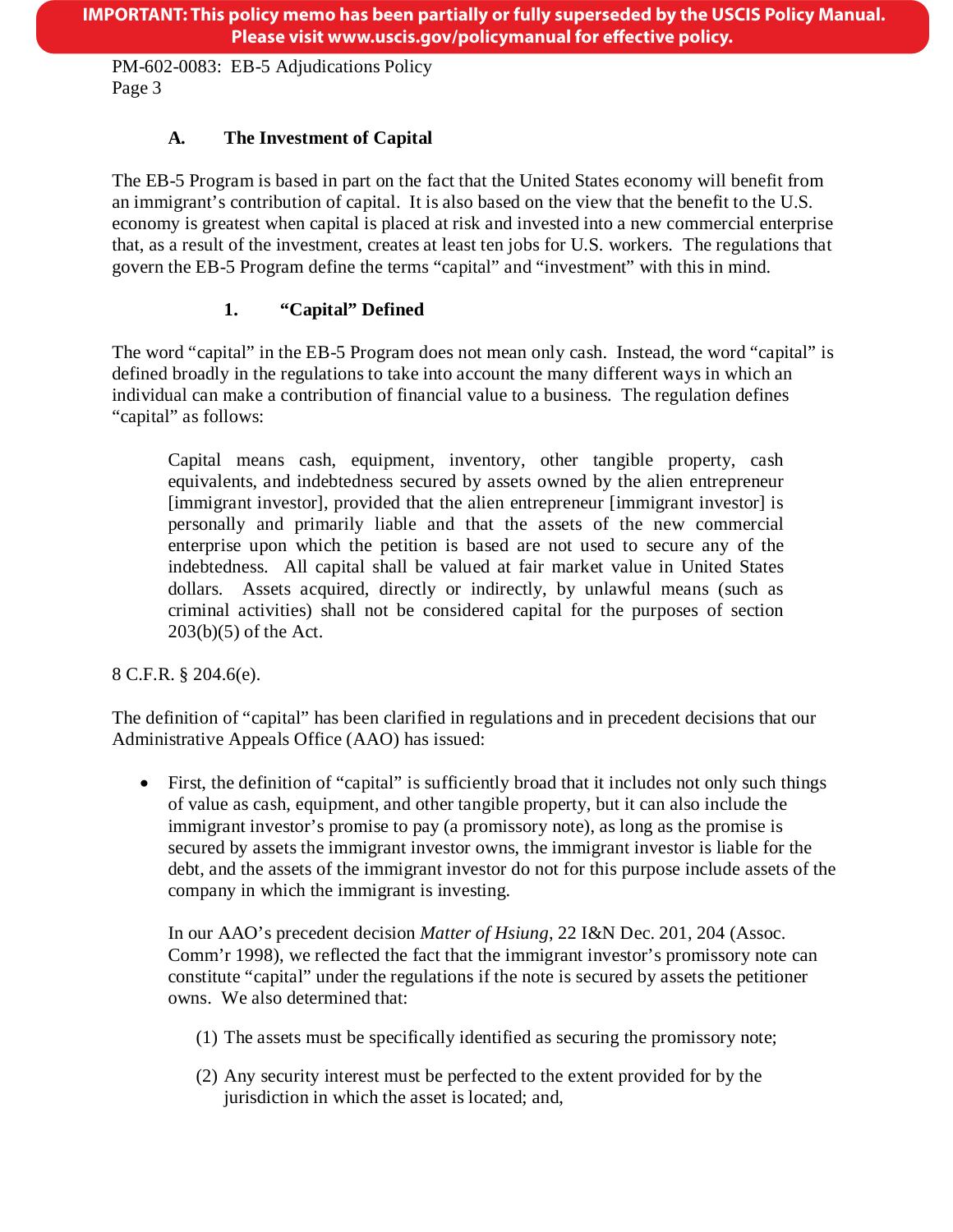- (3) The asset must be fully amenable to seizure by a U.S. note holder.
- Second, all of the capital must be valued at fair market value in United States dollars. 8 C.F.R. § 204.6(e) (definition of "capital"). The fair market value of a promissory note depends on its present value, not the value at any different time. *Matter of Izummi,* 22 I&N Dec. 169, 186 (Assoc. Comm'r 1998). Moreover, to qualify as capital for EB-5 purposes, "nearly all of the money due under a promissory note must be payable within two years, without provisions for extensions." *Id*. at 194.
- Third, the immigrant investor must establish that he or she is the legal owner of the capital invested. *Matter of Ho,* 22 I&N Dec. 206 (Assoc. Comm'r 1998).
- Fourth, any assets acquired directly or indirectly by unlawful means, such as criminal activity, will not be considered capital. The immigrant investor must demonstrate by a preponderance of the evidence that the capital was obtained through lawful means. According to the regulation, to make this showing the immigrant investor's petition must be accompanied, as applicable, by:
	- (1) Foreign business registration records; or,
	- (2) Corporate, partnership (or any other entity in any form which has filed in any country or subdivision thereof any return described in this list), and personal tax returns including income, franchise, property (whether real, personal, or intangible), or any other tax returns of any kind filed within five years, with any taxing jurisdiction in or outside the United States by or on behalf of the immigrant investor; or,
	- (3) Evidence identifying any other source(s) of capital; or,
	- (4) Certified copies of any judgments or evidence of all pending governmental civil or criminal actions, governmental administrative proceedings, and any private civil actions (pending or otherwise) involving monetary judgments against the immigrant investor from any court in or outside the United States within the past fifteen years.

8 C.F.R. § 204.6(j)(3)(i)-(iv).

# **2. "Invest" Defined**

The immigrant investor in the EB-5 Program is required to invest his or her capital. The petitioner must document the path of the funds in order to establish that the investment was his or her own funds. *Matter of Izummi*, 22 I&N Dec. at 195. The regulation defines "invest" as follows:

Invest means to contribute capital. A contribution of capital in exchange for a note, bond, convertible debt, obligation, or any other debt arrangement between the alien entrepreneur [immigrant investor] and the new commercial enterprise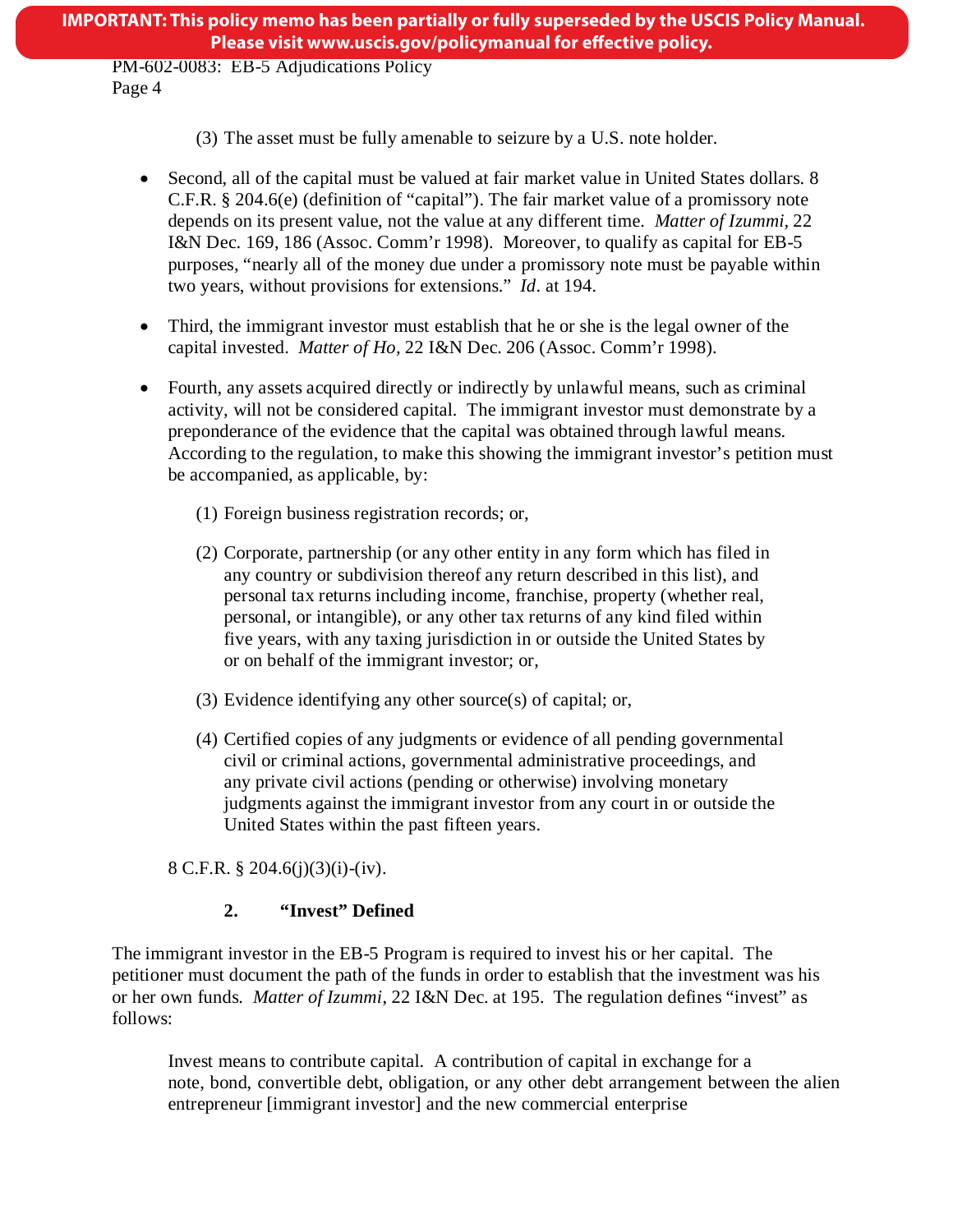does not constitute a contribution of capital . . . .

8 C.F.R. § 204.6(e).

The regulation also provides that, in order to qualify as an investment in the EB-5 Program, the immigrant investor must actually place his or her capital "at risk" for the purpose of generating a return, and that the mere intent to invest is not sufficient. The regulation provides as follows:

To show that the petitioner has invested or is actively in the process of investing the required amount of capital, the petition must be accompanied by evidence that the petitioner has placed the required amount of capital at risk for the purpose of generating a return on the capital placed at risk. Evidence of mere intent to invest, or of prospective investment arrangements entailing no present commitment, will not suffice to show that the petition is actively in the process of investing. The alien must show actual commitment of the required amount of capital.

8 C.F.R. § 204.6(j)(2).

The EB-5 Program is seeking to attract individuals from other countries who are willing to put their capital at risk in the United States, with the hope of a return on their investment, to help create U.S. jobs. The law does not specify what the degree of risk must be; the entire amount of capital need only be at risk to some degree.

If the immigrant investor is guaranteed the return of a portion of his or her investment, or is guaranteed a rate of return on a portion of his or her investment, then that portion of the capital is not at risk. *Matter of Izummi,* 22 I&N Dec. at 180-188. For the capital to be "at risk" there must be a risk of loss and a chance for gain. In our precedent decision *Matter of Izummi*, 22 I&N Dec. at 183-188, the AAO found that the capital was not at risk because the investment was governed by a redemption agreement that protected against the risk of loss of the capital and, therefore, constituted an impermissible debt arrangement under 8 C.F.R. § 204.6(e) as it was no different from the risk any business creditor incurs. *Id*. at 185. Furthermore, a promise to return any portion of the immigrant investor's minimum required capital negates the required element of risk. Thus, if the agreement between the new commercial enterprise and immigrant investor, such as a limited partnership agreement or operating agreement, provides that the investor may demand return of or redeem some portion of capital after obtaining conditional lawful permanent resident status (*i.e.*, following approval of the investor's Form I-526 and subsequent visa issuance or, in the case of adjustment, approval of the investor's Form I-485), that portion of capital is not at risk. Similarly, if the investor is individually guaranteed the right to eventual ownership or use of a particular asset in consideration of the investor's contribution of capital into the new commercial enterprise, such as a home (or other real estate interest) or item of personal property, the expected present value of the guaranteed ownership or use of such asset does not count toward the total amount of the investor's capital contribution in determining how much money was truly placed at risk. *Cf*. *Izummi* at 184 (concluding that an investment cannot be considered a qualifying contribution of capital at risk to the extent of a guaranteed return). Nothing, however, precludes an investor from receiving a return on his or her capital (*i.e.,* a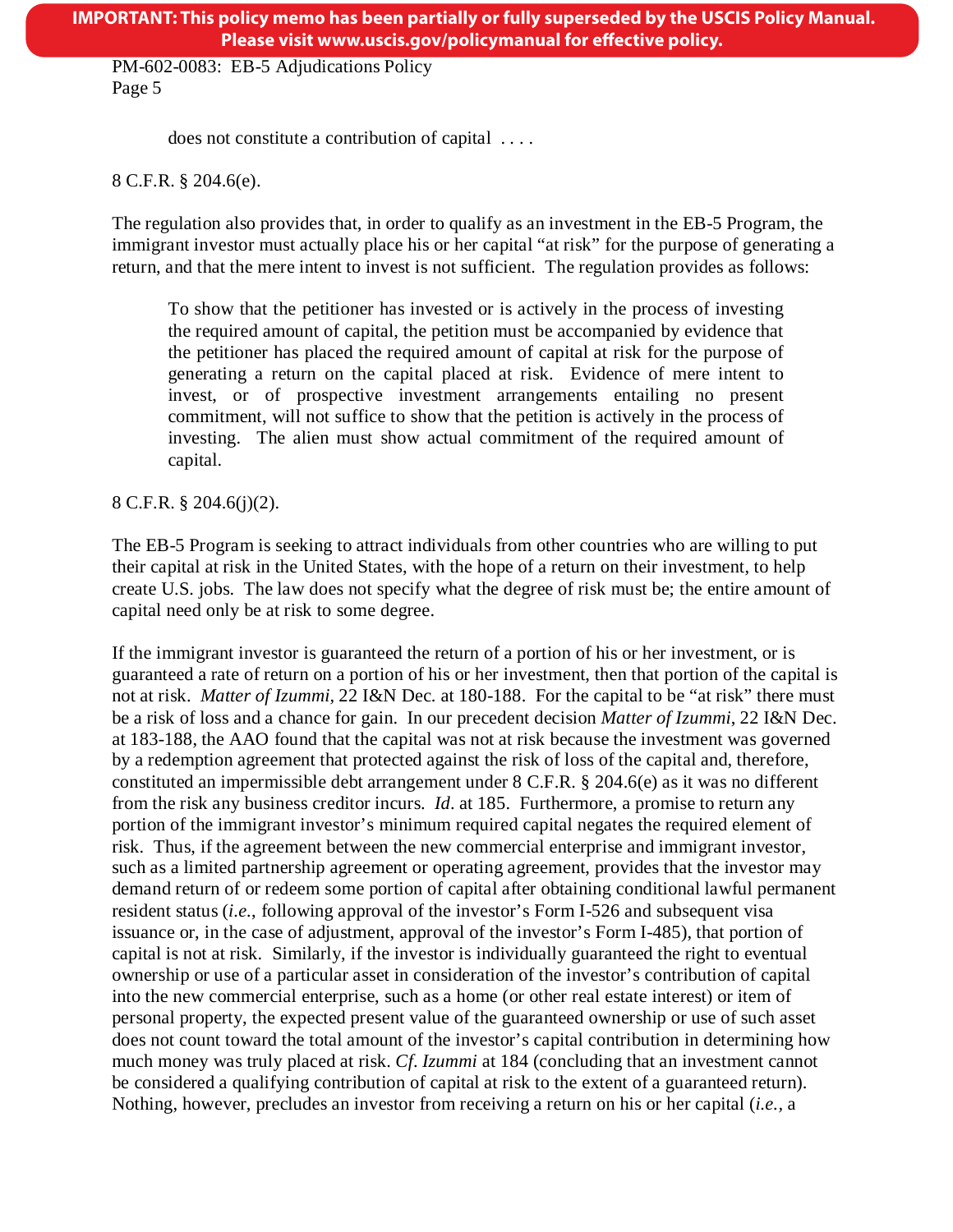distribution of profits) during or after the conditional residency period, so long as prior to or during the two-year conditional residency period, and before the requisite jobs have been created, the return is not a portion of the investor's principal investment and was not guaranteed to the investor.

An investor's money may be held in escrow until the investor has obtained conditional lawful permanent resident status if the immediate and irrevocable release of the escrowed funds is contingent only upon approval of the investor's Form I-526 and subsequent visa issuance and admission to the United States as a conditional permanent resident or, in the case of adjustment of status, approval of the investor's Form I-485. An investor's funds may be held in escrow within the United States to avoid any evidentiary issues that may arise with respect to issues such as significant currency fluctuations<sup>1</sup> and foreign capital export restrictions. Use of foreign escrow accounts however is not prohibited as long as the petition establishes that it is more likely than not that the minimum qualifying capital investment will be transferred to the new commercial enterprise in the United States upon the investor obtaining conditional lawful permanent resident status. At the Form I-829 stage, USCIS will require evidence verifying that the escrowed funds were released and that the investment was sustained in the new commercial enterprise.

# **3. The Amount of Capital That Must be Invested**

The statute governing the EB-5 Program provides that the immigrant investor must invest at least \$1,000,000 in capital in a new commercial enterprise that creates not fewer than ten jobs. As discussed above, this means that the present fair market value, in United States dollars, of the immigrant investor's lawfully-derived capital must be at least \$1,000,000. 8 U.S.C. §  $1153(b)(5)(C)(i)$ .

An exception exists if the immigrant investor invests his or her capital in a new commercial enterprise that is principally doing business in, and creates jobs in, a "targeted employment area." In such a case, the immigrant investor must invest a minimum of \$500,000 in capital. 8 U.S.C. § 1153(b)(5)(C)(ii); 8 C.F.R. § 204.6(f)(2)*. See* Section 3.a below for the definition of where the new commercial enterprise is "principally doing business."

<span id="page-5-0"></span>An immigrant investor may diversify his or her total EB-5 investment across a portfolio of businesses or projects, so long as the minimum investment amount is placed in a single commercial enterprise. For immigrant investors who are not associated with a regional center, the capital may be deployed into a portfolio of wholly-owned businesses, so long as all capital is deployed through a single commercial enterprise and all jobs are created directly within that commercial enterprise or through the portfolio of businesses that received the EB-5 capital through that commercial enterprise. For example, in an area in which the minimum investment

 $<sup>1</sup>$  It should be noted that when funds are held in escrow outside the United States, USCIS will review currency</sup> exchange rates at the time of adjudicating the I-526 petition to determine if it is more likely than not that the minimum qualifying capital investment will be made. At the I-829 stage, USCIS will review the evidence in the record, including currency exhange rates at the time of transfer, to determine that when the funds were actually transferred to the United States, the minimum qualifying capital investment was actually made.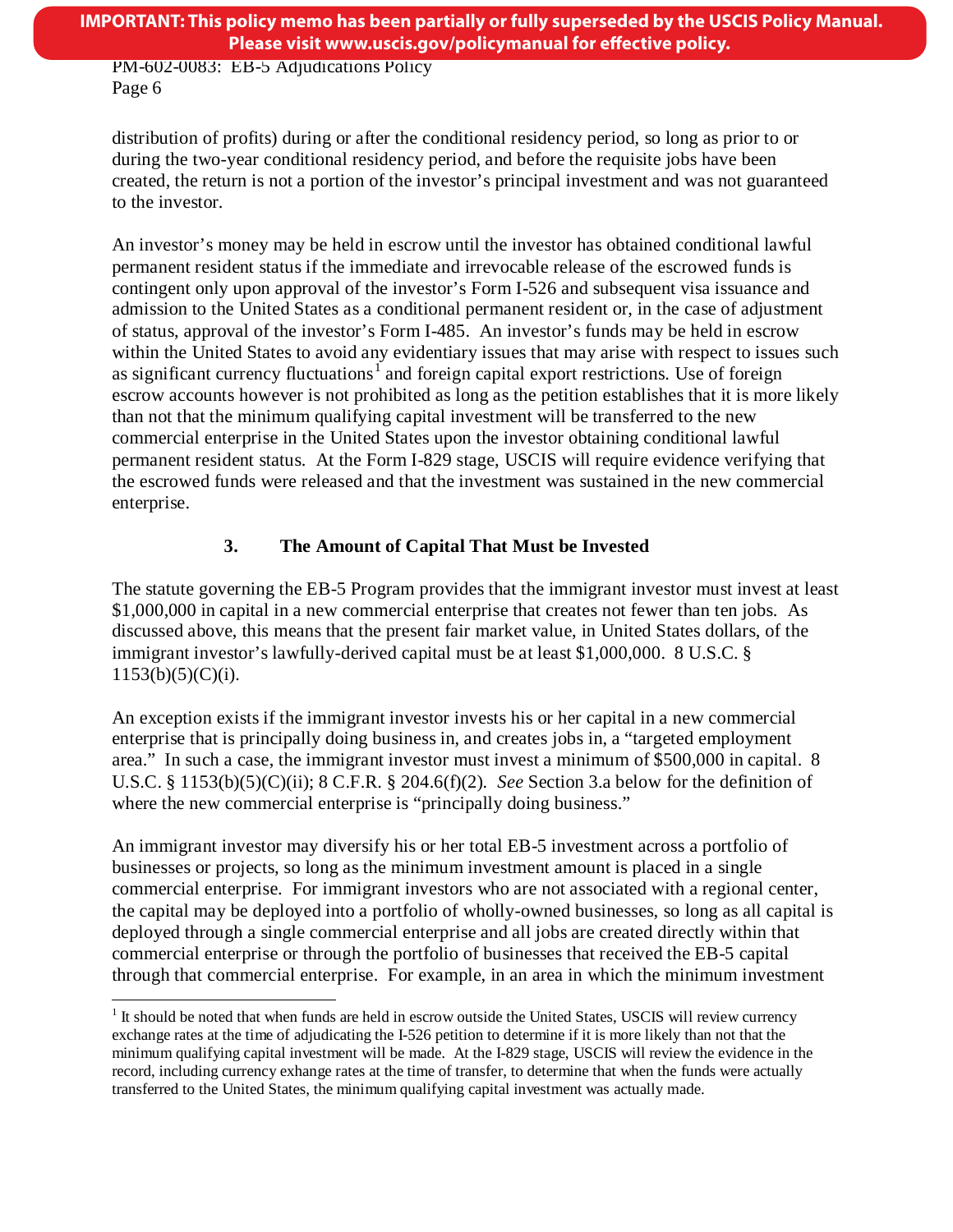amount is \$1,000,000, the investor can satisfy the statute if the investor invests in a commercial enterprise that deploys \$600,000 of the investment toward one business that it wholly owns, and \$400,000 of the investment toward another business that it wholly owns. *See* 8 C.F.R. § 204.6(e). (In this instance, the two wholly-owned businesses would have to create an aggregate of ten new jobs between them.) An investor cannot qualify, on the other hand, by investing \$600,000 in one commercial enterprise and \$400,000 in a separate commercial enterprise.

In the regional center context, where indirect jobs may be counted, the commercial enterprise may create jobs indirectly through multiple investments in corporate affiliates or in unrelated entities, but the investor cannot qualify by investing directly in those multiple entities. Rather, the investor's capital must still be invested in a single commercial enterprise, which can then deploy that capital in multiple ways as long as one or more of the portfolio of businesses or projects can create the required number of jobs.

### **a. "Targeted Employment Area" Defined**

The statute and regulations governing the EB-5 Program defines a "targeted employment area" as, at the time of investment, a rural area or an area that has experienced unemployment of at least 150 percent of the national average rate. A "rural area" is defined as any area not within either a metropolitan statistical area (as designated by the Office of Management and Budget) or the outer boundary of any city or town having a population of 20,000 or more (based on the most recent decennial census of the United States). 8 U.S.C. § 1153(b)(5)(B)(ii), (iii); 8 C.F.R. § 204.6(e)*.* In other words, a rural area must be both outside of a metropolitan statistical area and outside of a city or town having a population of 20,000 or more.

Congress expressly provided for a reduced investment amount in a rural area or an area of high unemployment in order to spur immigrants to invest in new commercial enterprises that are principally doing business in, and creating jobs in, areas of greatest need. In order for the lower capital investment amount of \$500,000 to apply, the new commercial enterprise into which the immigrant invests or the actual job creating entity must be principally doing business in the targeted employment area.

For the purpose of the EB-5 Program, a new commercial enterprise is "principally doing business" in the location where it regularly, systematically, and continuously provides goods or services that support job creation. If the new commercial enterprise provides such goods or services in more than one location, it will be deemed to be "principally doing business" in the location that is most significantly related to the job creation. Factors to be considered in making this determination may include, but are not limited to, (1) the location of any jobs directly created by the new commercial enterprise; (2) the location of any expenditure of capital related to the creation of jobs; (3) where the new commercial enterprise conducts its day-to-day operation; and (4) where the new commercial enterprise maintains its assets that are utilized in the creation of jobs. *Matter of Izummi,* 22 I&N Dec. at 174.

As discussed fully below, investments through the Immigrant Investor Program can be made through regional centers and the new commercial enterprise may seek to establish indirect job creation. In these cases, the term "principally doing business" will apply to the job-creating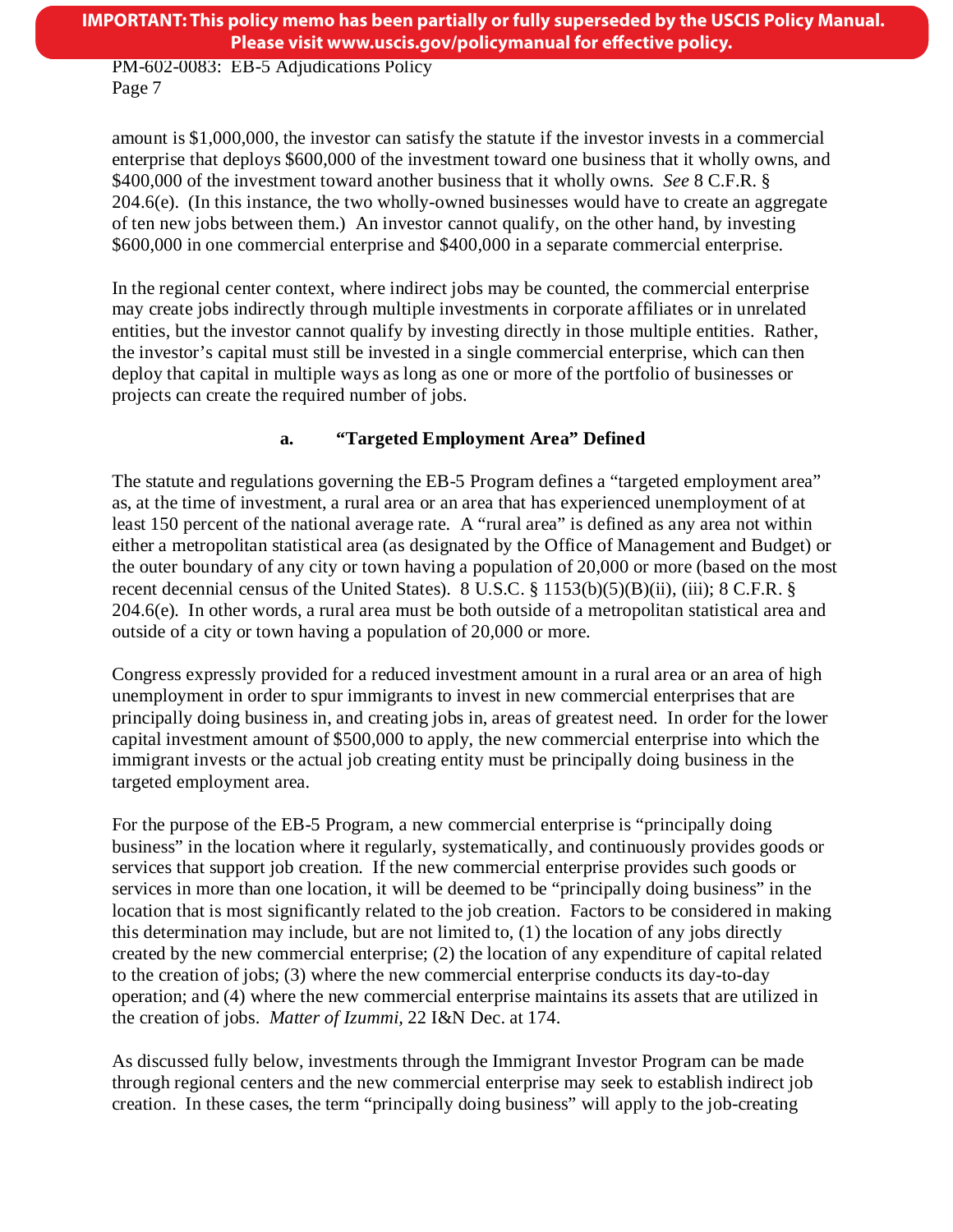# **IMPORTANT: This policy memo has been partially or fully superseded by the USCIS Policy Manual. Please visit www.uscis.gov/policymanual for effective policy.**

PM-602-0083: EB-5 Adjudications Policy Page 8

enterprise rather than the new commercial enterprise. *See* 8 C.F.R. § 204.6(j)(6); *Matter of Izummi,* 22 I&N Dec. at 171-73 (discussing the location of commercial enterprises to which the new commercial enterprise made loans).

The immigrant investor may seek to have a geographic or political subdivision designated as a targeted employment area. To do so, the immigrant investor must demonstrate that the targeted employment area meets the statutory and regulatory criteria through the submission of: (1) evidence that the area is outside of a metropolitan statistical area and outside of a city or town having a population of 20,000 or more; (2) unemployment data for the relevant metropolitan statistical area or county; or (3) a letter from the state government designating a geographic or political subdivision located outside a rural area but within its own boundaries as a high unemployment area.  $8$  C.F.R.  $\S$  204.6(j)(6).

# **b. A State's Designation of a Targeted Employment Area**

The regulation provides that a state government may designate a geographic or political subdivision within its boundaries as a targeted employment area based on high unemployment. Before the state may make such a designation, an official of the state must notify USCIS of the agency, board, or other appropriate governmental body of the state that will be delegated the authority to certify that the geographic or political subdivision is a high unemployment area. The state may then send a letter from the authorized body of the state certifying that the geographic or political subdivision of the metropolitan statistical area or of the city or town with a population of 20,000 or more in which the enterprise is principally doing business has been designated a high unemployment area. 8 C.F.R. § 204.6(i)*.* 

Consistent with the regulations, USCIS defers to state determinations of the appropriate boundaries of a geographic or political subdivision that constitutes the targeted employment area. However, for all TEA designations, USCIS must still ensure compliance with the statutory requirement that the proposed area designated by the state in fact has an unemployment rate of at least 150 percent of the national average rate. For this purpose, USCIS will review state determinations of the unemployment rate and, in doing so, USCIS can assess the method or methods by which the state authority obtained the unemployment statistics. Acceptable data sources for purposes of calculating unemployment include U.S. Census Bureau data (including data from the American Community Survey) and data from the Bureau of Labor Statistics (including data from the Local Area Unemployment Statistics).

There is no provision that allows a state to designate a rural area.

# **B. New Commercial Enterprise**

As discussed at the beginning of this PM, the EB-5 Program eligibility requirements are based on the fact that the U.S. economy will benefit from an immigrant investor's investment of capital into a new commercial enterprise that, as a result of the investment, creates at least ten jobs for U.S. workers. We have discussed above the requirements regarding "capital" and "investment." We now turn to the definition of, and requirements for, a "new commercial enterprise."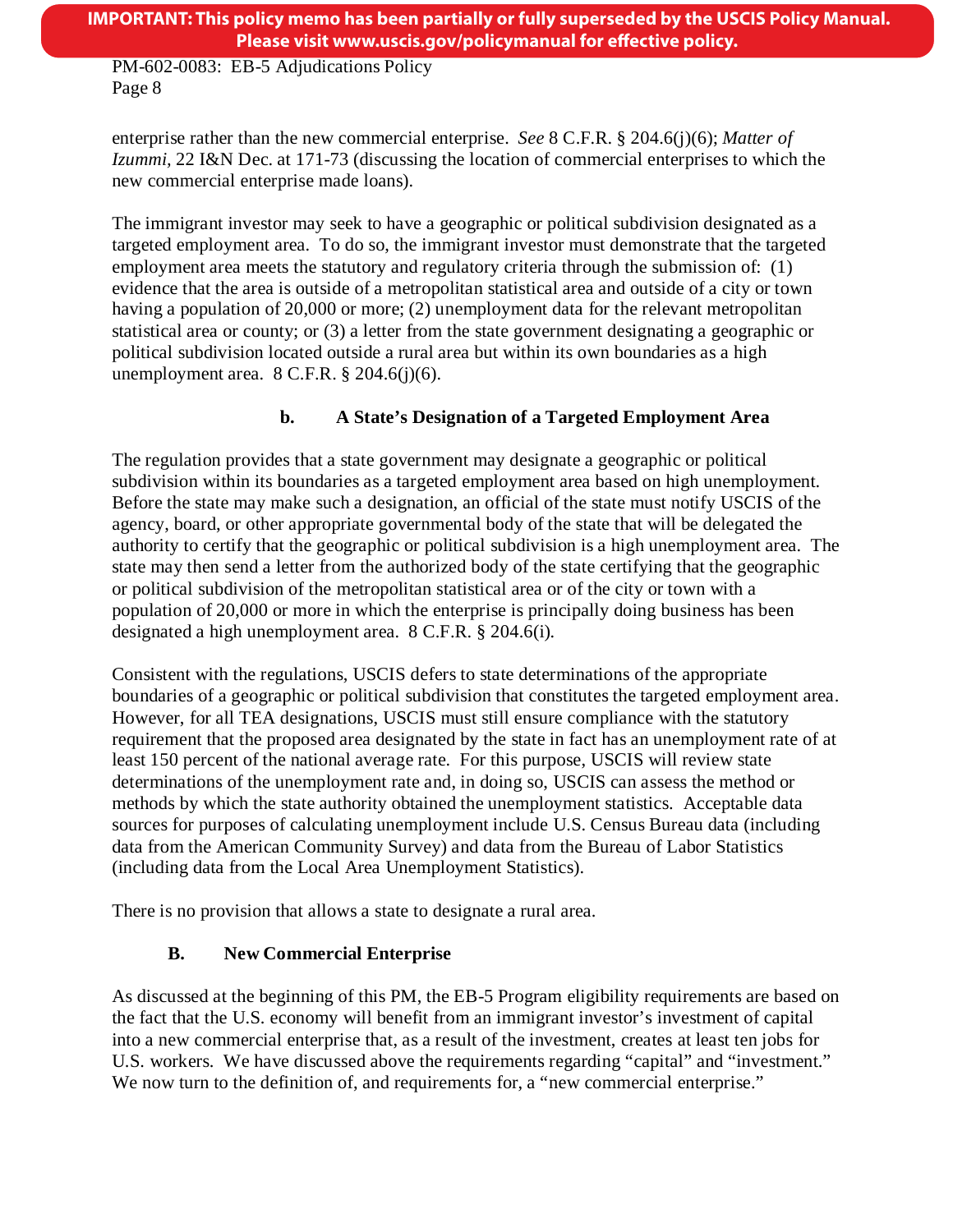# **1. "Commercial Enterprise" Defined**

First, the regulation governing the EB-5 Program defines the term "commercial enterprise" broadly, consistent with the realities of the business world and the many different forms and types of structures that job-creating activities can have. The regulation defines a "commercial enterprise" as follows:

[A]ny for-profit activity formed for the ongoing conduct of lawful business.

8 C.F.R. § 204.6(e)*.* 

The regulation provides a list of examples of commercial enterprises. It specifically states that the list is only of examples, and is not a complete list of the many forms a commercial enterprise can have. The examples listed are:

[A] sole proprietorship, partnership (whether limited or general), holding company, joint venture, corporation, business trust, or other entity which may be publicly or privately owned. This definition includes a commercial enterprise consisting of a holding company and its wholly-owned subsidiaries, provided that each such subsidiary is engaged in a for-profit activity formed for the ongoing conduct of a lawful business.

8 C.F.R. § 204.6(e)*.* 

Finally, the regulation provides that the commercial enterprise must be one that is designed to make a profit, unlike, for example, some charitable organizations, and it does not include "a noncommercial activity such as owning and operating a personal residence." 8 C.F.R. § 204.6(e)*.* 

# **2. "New" Defined**

In its effort to spur job creation through a wide variety of businesses and projects, the EB-5 Program has presented a broad definition of what constitutes a "new" commercial enterprise into which the immigrant investor can invest the required amount of capital and help create jobs.

The EB-5 Program defines "new" as "established after November 29, 1990." 8 C.F.R. § 204.6(e). The immigrant investor can invest the required amount of capital in a commercial enterprise that was established after November 29, 1990 to qualify for the EB-5 Program, provided the other eligibility criteria are met.

In addition, in the EB-5 Program a "new" commercial enterprise also means a commercial enterprise that was established before November 29, 1990 if the enterprise will be restructured or expanded through the immigrant investor's investment of capital: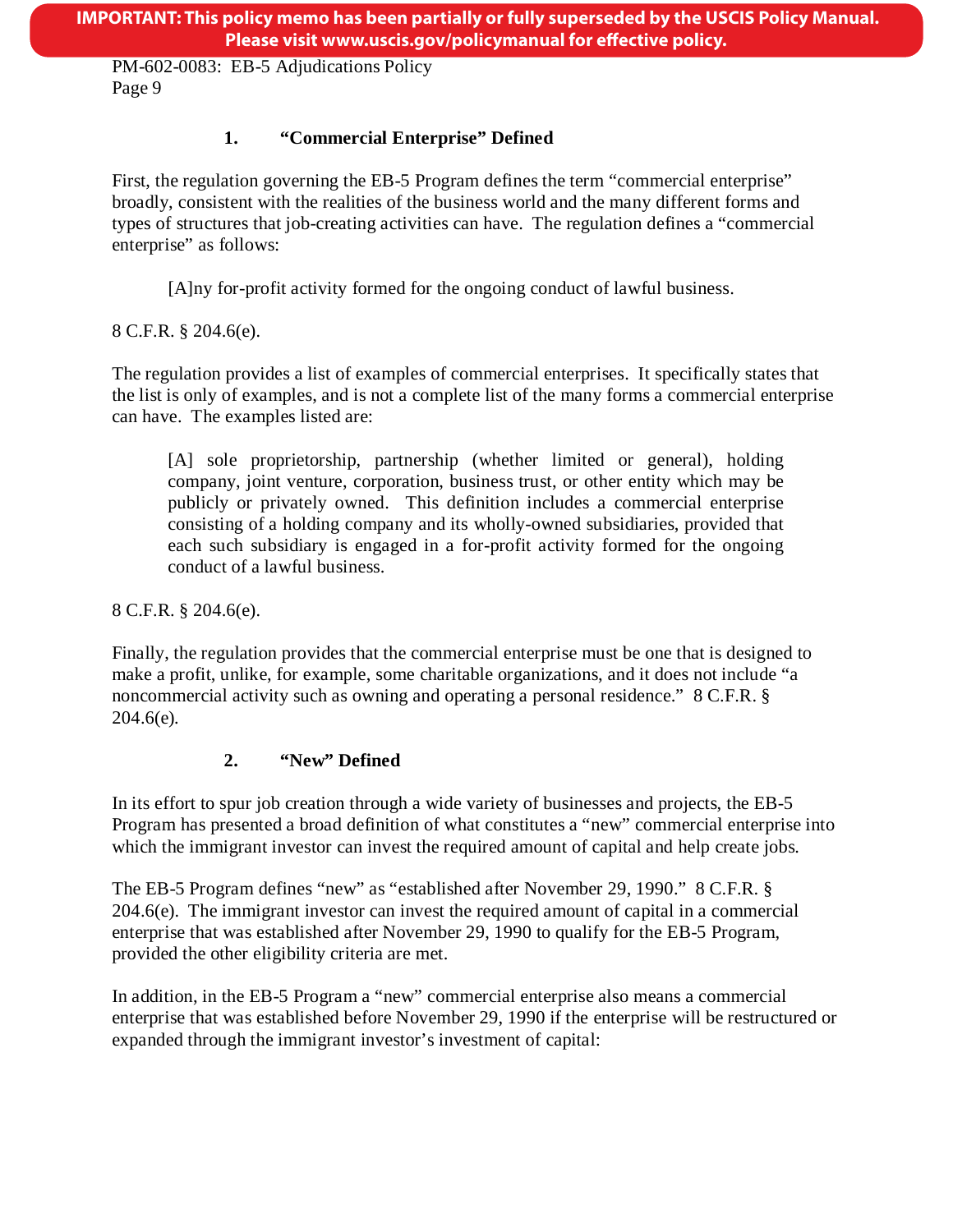#### **a. The Purchase of an Existing Business That is Restructured or Reorganized**

The immigrant investor can invest in an existing business, regardless of when that business was first created, provided that the existing business is simultaneously or subsequently restructured or reorganized such that a new commercial enterprise results. 8 C.F.R. § 204.6(h)(2). The facts of *Matter of Soffici*—where an investor purchased a Howard Johnson hotel and continued to run it as a Howard Johnson hotel—were not sufficient to establish a qualifying restructuring or reorganization. 22 I&N Dec. 158, 166 (Assoc. Comm'r 1998) ("A few cosmetic changes to the decor and a new marketing strategy for success do not constitute the kind of restructuring contemplated by the regulations, nor does a simple change in ownership."). On the other hand, examples that could qualify as restructurings or reorganizations include a plan that converts a restaurant into a nightclub, or a plan that adds substantial crop production to an existing livestock farm.

# **b. The Expansion of An Existing Business**

The immigrant investor can invest in an existing business, regardless of when that business was first created, provided that a substantial change in the net worth or number of employees results from the investment of capital.  $8 \text{ C.F.R.}$   $\S 204.6(h)(3)$ .

"Substantial change" is defined as follows:

[A] 40 percent increase either in the net worth, or in the number of employees, so that the new net worth, or number of employees amounts to at least 140 percent of the pre-expansion net worth or number of employees.

8 C.F.R. § 204.6(h)(3).

Investment in a new commercial enterprise in this manner does not exempt the immigrant investor from meeting the requirements relating to the amount of capital that must be invested and the number of jobs that must be created. 8 C.F.R. § 204.6(h)(3).

# **3. Pooled Investments in Non-Regional Center Cases**

The EB-5 Program provides that a new commercial enterprise can be used as the basis for the petition of more than one immigrant investor. Each immigrant investor must invest the required amount of capital and each immigrant investor's investment must result in the required number of jobs. Furthermore, the new commercial enterprise can have owners who are not seeking to enter the EB-5 Program, provided that the source(s) of all capital invested is (or are) identified and all invested capital has been derived by lawful means. 8 C.F.R. § 204.6(g).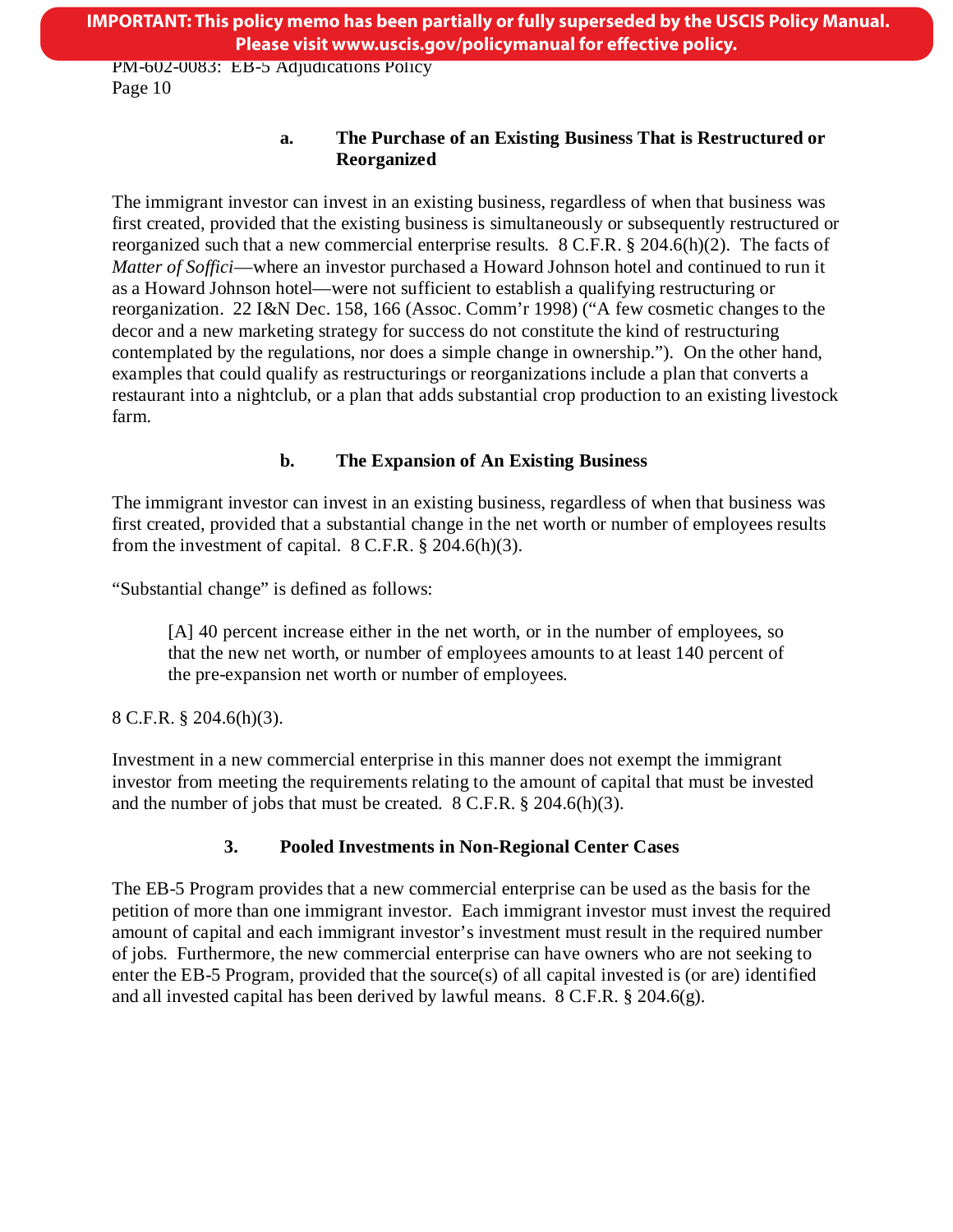# **4. Evidence of the Establishment of a New Commercial Enterprise**

To show that the new commercial enterprise has been established, the immigrant investor must present the following evidence, in addition to any other evidence we deem appropriate:

- (1) as applicable, articles of incorporation, certificate of merger or consolidation, partnership agreement, certificate of limited partnership, joint venture agreement, business trust agreement, or other similar organizational document for the new commercial enterprise; or,
- (2) A certificate evidencing authority to do business in a state or municipality or, if the form of the business does not require any such certificate or the state or municipality does not issue such a certificate, a statement to that effect; or,
- (3) Evidence that, as of a date certain after November 29, 1990, the required amount of capital for the area in which an enterprise is located has been transferred to an existing business, and that the investment has resulted in a substantial increase in the net worth or number of employees of the business to which the capital was transferred. This evidence must be in the form of stock purchase agreements, investment agreements, certified financial reports, payroll records, or any similar instruments, agreements, or documents evidencing the investment in the commercial enterprise and the resulting substantial change in the net worth or number of employees.

8 C.F.R. § 204.6(j), (j)(1)(i)-(iii).

# **5. Evidence of the Investment in a New Commercial Enterprise**

In order for the immigrant investor to show that he or she has committed the required amount of capital to the new commercial enterprise, the evidence presented may include, but is not limited to, the following:

- (1) Bank statement(s) showing amount(s) deposited in United States business account(s) for the enterprise;
- (2) Evidence of assets which have been purchased for use in the United States enterprise, including invoices, sales receipts, and purchase contracts containing sufficient information to identify such assets, their purchase costs, date of purchase, and purchasing entity;
- (3) Evidence of property transferred from abroad for use in the United States enterprise, including United States Customs Service commercial entry documents, bills of lading, and transit insurance policies containing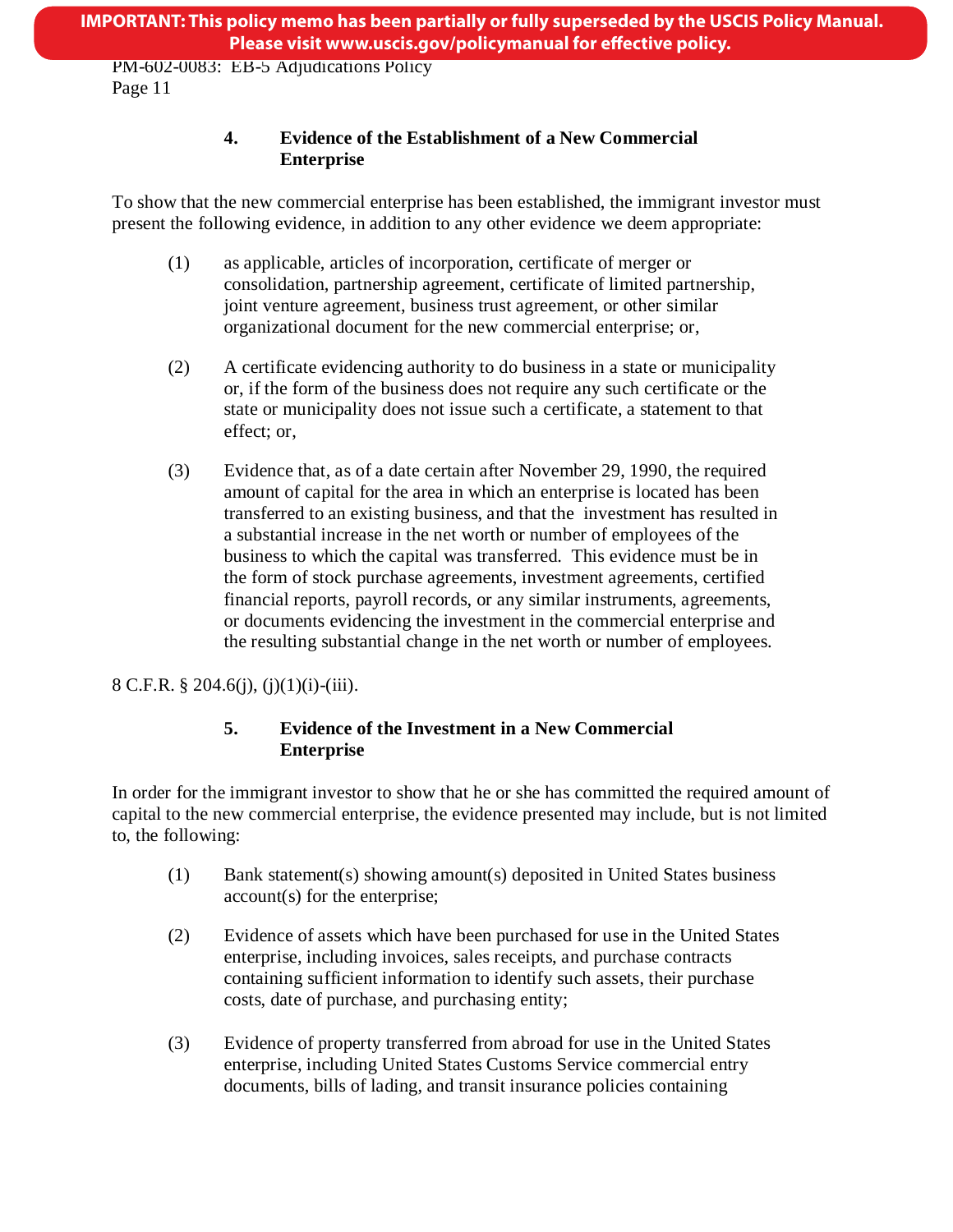# Page 12

ownership information and sufficient information to identify the property and to indicate the fair market value of such property;

- (4) Evidence of monies transferred or committed to be transferred to the new commercial enterprise in exchange for shares of stock (voting or nonvoting, common or preferred). Such stock may not include terms requiring the new commercial enterprise to redeem it at the holder's request; or
- (5) Evidence of any loan or mortgage agreement, promissory note, security agreement, or other evidence of borrowing which is secured by assets of the petitioner, other than those of the new commercial enterprise, and for which the petitioner is personally and primarily liable.

8 C.F.R. § 204.6(j)(2)(i)-(v).

### **6. The Requirement that the Immigrant Investor be Engaged in the Management of the New Commercial Enterprise**

The EB-5 Program requires the immigrant investor to be engaged in the management of the new commercial enterprise, either through the exercise of day-to-day managerial responsibility or through policy formulation. It is not enough that the immigrant investor maintain a purely passive role in regard to his or her investment. 8 C.F.R. § 204.6(j)(5).

To show that the immigrant investor is or will be engaged in the exercise of day-to-day managerial control or in the exercise of policy formulation, the immigrant investor must submit:

- (1) A statement of the position title that the immigrant investor has or will have in the new enterprise and a complete description of the position's duties; or,
- (2) Evidence that the immigrant investor is a corporate officer or a member of the corporate board of directors; or,
- (3) If the new enterprise is a partnership, either limited or general, evidence that the immigrant investor is engaged in either direct management or policy making activities. If the petitioner is a limited partner and the limited partnership agreement provides the immigrant investor with certain rights, powers, and duties normally granted to limited partners under the Uniform Limited Partnership Act, the immigrant investor will be considered sufficiently engaged in the management of the new commercial enterprise.

8 C.F.R. § 204.6(j)(5)(i)-(iii).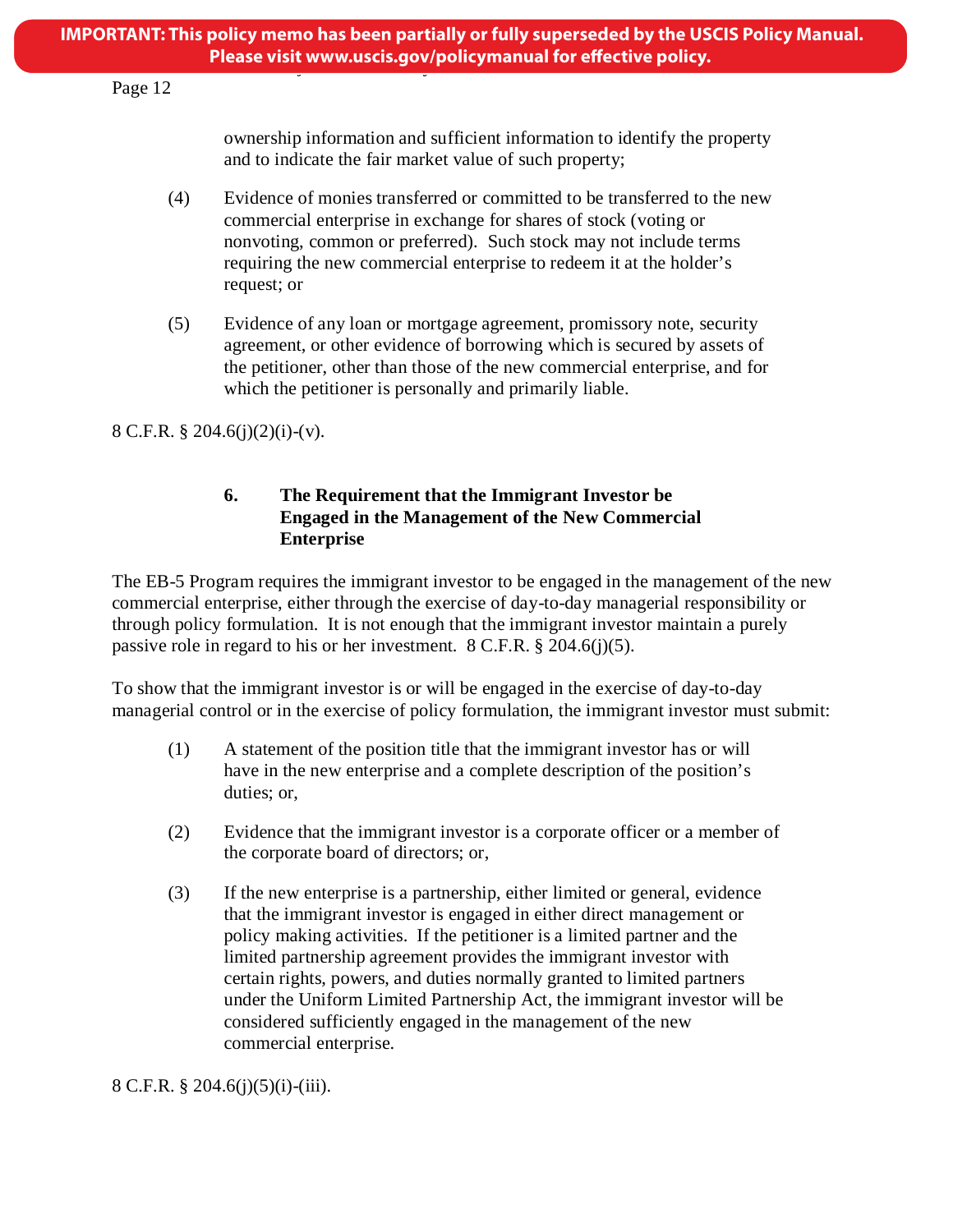Page 13

# **7. The Location of the New Commercial Enterprise in a Regional Center**

As previously mentioned, there is a regional center model within the EB-5 Program that allows for not only "direct job" creation, but "indirect job creation" as demonstrated by reasonable methodologies. Originally introduced as a "pilot program," and now titled the "Immigrant Investor Program," the program provides investors with expanded opportunities to demonstrate job creation in accordance with a series of job creation rules discussed below. "Regional center" is defined as follows:

Regional center means any economic unit, public or private, which is involved with the promotion of economic growth, including increased export sales, improved regional productivity, job creation, and increased domestic capital investment.

8 C.F.R. § 204.6(e).

A regional center that wants to participate in the Immigrant Investor Program must submit a proposal using Form I-924, that:

- (1) Clearly describes how the regional center focuses on a geographical region of the United States, and how it will promote economic growth through increased export sales, improved regional productivity, job creation, and increased domestic capital investment;
- (2) Provides in verifiable detail how jobs will be created directly or indirectly;
- (3) Provides a detailed statement regarding the amount and source of capital which has been committed to the regional center, as well as a description of the promotional efforts taken and planned by the sponsors of the regional center;
- (4) Contains a detailed prediction regarding the manner in which the regional center will have a positive impact on the regional or national economy in general as reflected by such factors as increased household earnings, greater demand for business services, utilities, maintenance and repair, and construction both within and without the regional center; and,
- (5) Is supported by economically or statistically sound valid forecasting tools, including, but not limited to, feasibility studies, analyses of foreign and domestic markets for the goods or services to be exported, and/or multiplier tables.

#### 8 C.F.R. § 204.6(m)(3)(i)-(v).

USCIS will review the proposed geographic boundaries of a new regional center and will deem them acceptable if the applicant can establish by a preponderance of the evidence that the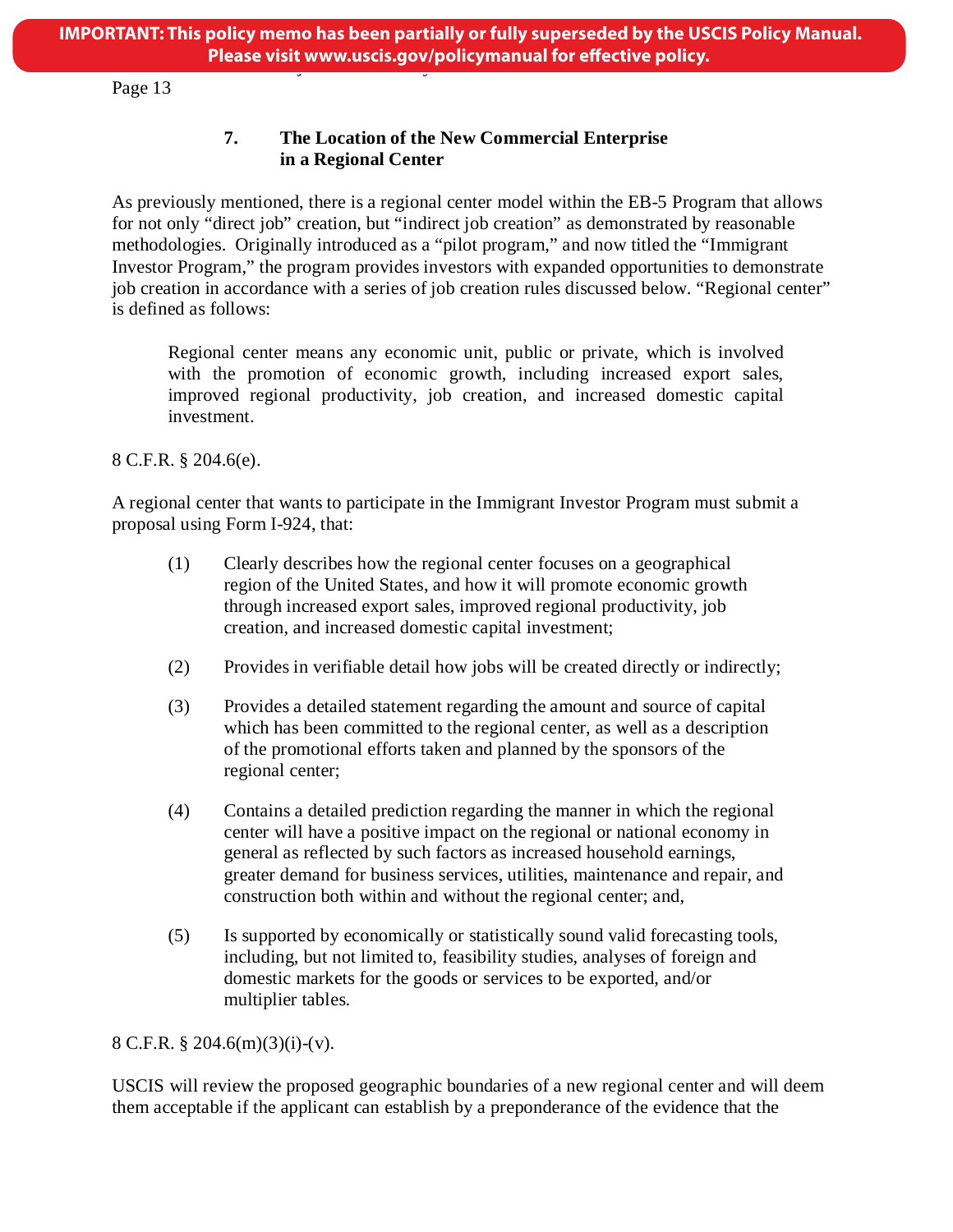#### Page 14

proposed economic activity will promote economic growth in the proposed area. The question is a fact-specific one and the law does not require any particular form of evidentiary showing, such as a county-by-county analysis. In USCIS's experience, the reasonableness of proposed regional center geographic boundaries may be demonstrated through evidence that the proposed area is contributing significantly to the supply chain, as well as the labor pool, of the proposed projects.

The Immigrant Investor Program was implemented with the goal of spurring greater economic growth in the geographic area in which a regional center is developed. The regional center model within the Immigrant Investor Program can offer an immigrant investor already-defined investment opportunities, thereby reducing the immigrant investor's responsibility to identify acceptable investment vehicles. As discussed fully below, if the new commercial enterprise is located within and falls within the economic scope of the defined regional center, different job creation requirements apply.

A regional center can contain one or more new commercial enterprises.

The level of verifiable detail required for a Form I-924 to be approved and provided deference may vary depending on the nature of the Form I-924 filing. If the Form I-924 projects are "hypothetical" projects,<sup>[2](#page-5-0)</sup> general proposals and general predictions may be sufficient to determine that the proposed regional center will more likely than not promote economic growth, improved regional productivity, job creation, and increased domestic capital investment. Determinations based on hypothetical projects, however, will not receive deference and the actual projects on which the Form I-526 petitions will be based will receive de novo review during the subsequent filing (e.g., an amended Form I-924 application including the actual project details or the first Form I-526 petition filed by an investor under the regional center project). Organizational and transactional documents submitted with a Form I-924 hypothetical project will not be reviewed to determine compliance with program requirements since these documents will receive de novo review in subsequent filings. If an applicant desires review of organizational and transactional documents for program compliance, a Form I-924 application with a Form I-526 exemplar should be submitted.

Form I-924 applications that are based on actual projects may require more details than a hypothetical project in order to conclude that the proposal contains verifiable details and is supported by economically or statistically sound forecasting tools.<sup>[3](#page-13-0)</sup> Determinations based on

<sup>2</sup> An "actual project" refers to a specific project proposal that is supported by a *Matter of Ho* compliant business plan. A "hypothetical project" refers to a project proposal that is not supported by a *Matter of Ho* compliant business plan. The term "exemplar" refers to a sample Form I-526 petition, filed with a Form I-924 actual project proposal, that contains copies of the commercial enterprise's organizational and transactional documents, which USCIS will review to determine if they are in compliance with established EB-5 eligibility requirements.  $3 \text{ In cases}$  where the Form I-924 is filed based on actual projects that do not contain sufficient verifiable detail, t

<span id="page-13-1"></span><span id="page-13-0"></span>projects may still be approved as hypothetical projects if they contain the requisite general proposals and predictions. The projects approved as hypotheticals, however, will not receive deference. In cases where some projects are approvable as actual projects, and others are not approvable or only approvable as hypothetical projects, the approval notice should contain a statement identifying which projects have been approved as actual projects and will be accorded deference and those projects that have been approved as hypothetical projects but will not be accorded deference.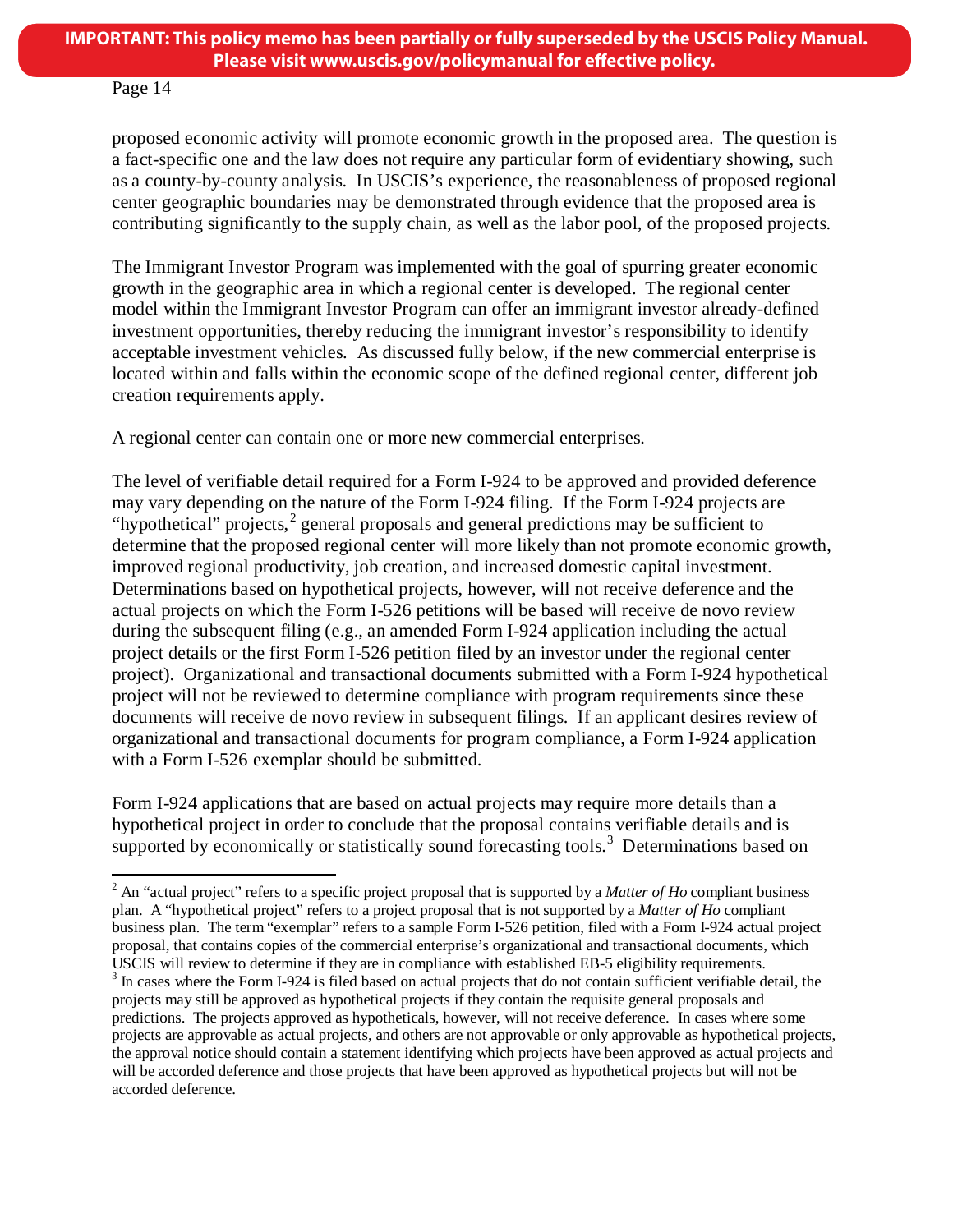actual projects, however, will be accorded deference to subsequent filings under the project involving the same material facts and issues. While an amended Form I-924 application is not required to perfect a hypothetical project once the actual project details are available, some applicants may choose to file an amended Form I-924 application with a Form I-526 exemplar in order to obtain a favorable determination which will be accorded deference in subsequent related filings, absent material change, fraud, willful misrepresentation, or a legally deficient determination (discussed in more detail below).

# **C. The Creation of Jobs**

In developing the EB-5 Program, Congress intended to promote the immigration of people who invest capital into our nation's economy and help create jobs for U.S. workers. Therefore, the creation of jobs for U.S. workers is a critical element of the EB-5 Program.

It is not enough that the immigrant invests funds into the U.S. economy; the investment must result in the creation of jobs for qualifying employees. As discussed fully below, the EB-5 Program provides that each investment of the required amount of capital in a new commercial enterprise must result in the creation of at least ten jobs.

It is important to recognize that while the immigrant's investment must result in the creation of jobs for qualifying employees, it is the new commercial enterprise that creates the jobs. [4](#page-13-1) This distinction is best illustrated in the non-regional center context by an example:

Ten immigrant investors seek to establish a hotel as their new commercial enterprise. The establishment of the new hotel requires capital to pay financing costs to unrelated third parties, purchasing the land, developing the plans, obtaining the licenses, building the structure, taking care of the grounds, staffing the hotel, and the many other types of expenses involved in the development and operation of a new hotel. The immigrant's investments can go to pay part or all of any of these expenses. Each immigrant's investment of the required amount of capital helps the new commercial enterprise – the new hotel – create ten jobs. The ten immigrants' investments must result in the new hotel's creation of 100 jobs for qualifying employees (ten jobs resulting per each individual immigrant's capital investment).

*See* 8 C.F.R. §204.6(j) (it is the new commercial enterprise that will create the ten jobs).

<span id="page-14-0"></span>Since it is the commercial enterprise that creates the jobs, the developer or the principal of the new commercial enterprise, either directly or through a separate job-creating entity, may utilize interim, temporary or bridge financing – in the form of either debt or equity – prior to receipt of EB-5 capital. If the project commences based on the interim or bridge financing prior to the receipt of the EB-5 capital and subsequently replaces it with EB-5 capital, the new commercial enterprise may still receive credit for the job creation under the regulations. Generally, the replacement of bridge financing with EB-5 investor capital should have been contemplated prior

 $^{4}$  8 C.F.R § 204.6(j)(4)(i).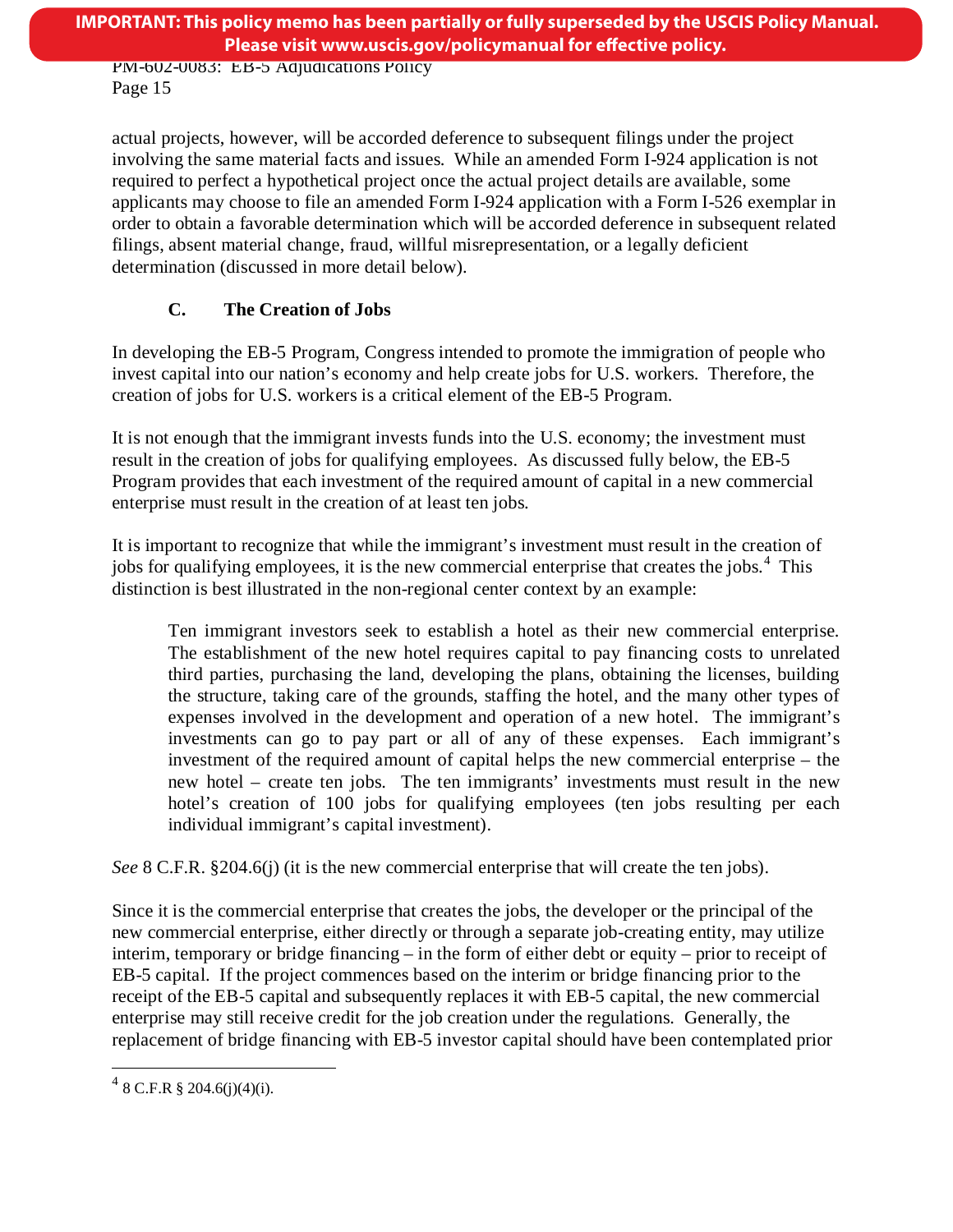**IMPORTANT: This policy memo has been partially or fully superseded by the USCIS Policy Manual. Please visit www.uscis.gov/policymanual for effective policy.** 

PM-602-0083: EB-5 Adjudications Policy Page 16

to acquiring the original non-EB-5 financing. However, even if the EB-5 financing was not contemplated prior to acquiring the temporary financing, as long as the financing to be replaced was contemplated as short-term temporary financing which would be subsequently replaced, the infusion of EB-5 financing could still result in the creation of, and credit for, new jobs. For example, the non EB-5 financing originally contemplated to replace the temporary financing may no longer be available to the commercial enterprise as a result of changes in availability of traditional financing. Developers should not be precluded from using EB-5 capital as an alternative source to replace temporary financing simply because it was not contemplated prior to obtaining the bridge or temporary financing.

It is also important to note that the full amount of the immigrant's investment must be made available to the business(es) most closely responsible for creating the jobs upon which EB-5 eligibility is based. *Matter of Izummi*, 22 I&N Dec. at 179. Thus, in the regional center context, if the new commercial enterprise is not the job-creating entity, then the full amount of the capital must be first invested in the new commercial enterprise and then made available to the jobcreating entity. *Id*.

# **1. Full-Time Positions For Qualifying Employees**

The EB-5 Program requires that the immigrant investor invest the required amount of capital in a new commercial enterprise in the United States that "will create full-time positions for not fewer than 10 qualifying employees." *8 C.F.R. § 204.6(j).* 

An "employee" is defined as follows:

Employee means an individual who provides services or labor for the new commercial enterprise and who receives wages or other remuneration directly from the new commercial enterprise.

8 C.F.R. § 204.6(e).

The employee must be a "qualifying employee" for the purpose of the EB-5 Program's job creation requirement. A "qualifying employee" is defined as follows:

Qualifying employee means a United States citizen, a lawfully admitted permanent resident, or other immigrant lawfully authorized to be employed in the United States including, but not limited to, a conditional resident, a temporary resident, an asylee, a refugee, or an alien remaining in the United States under suspension of deportation. This definition does not include the alien entrepreneur [immigrant investor], the alien entrepreneur's spouse [immigrant investor's], sons, or daughters, or any nonimmigrant alien.

8 C.F.R. § 204.6(e).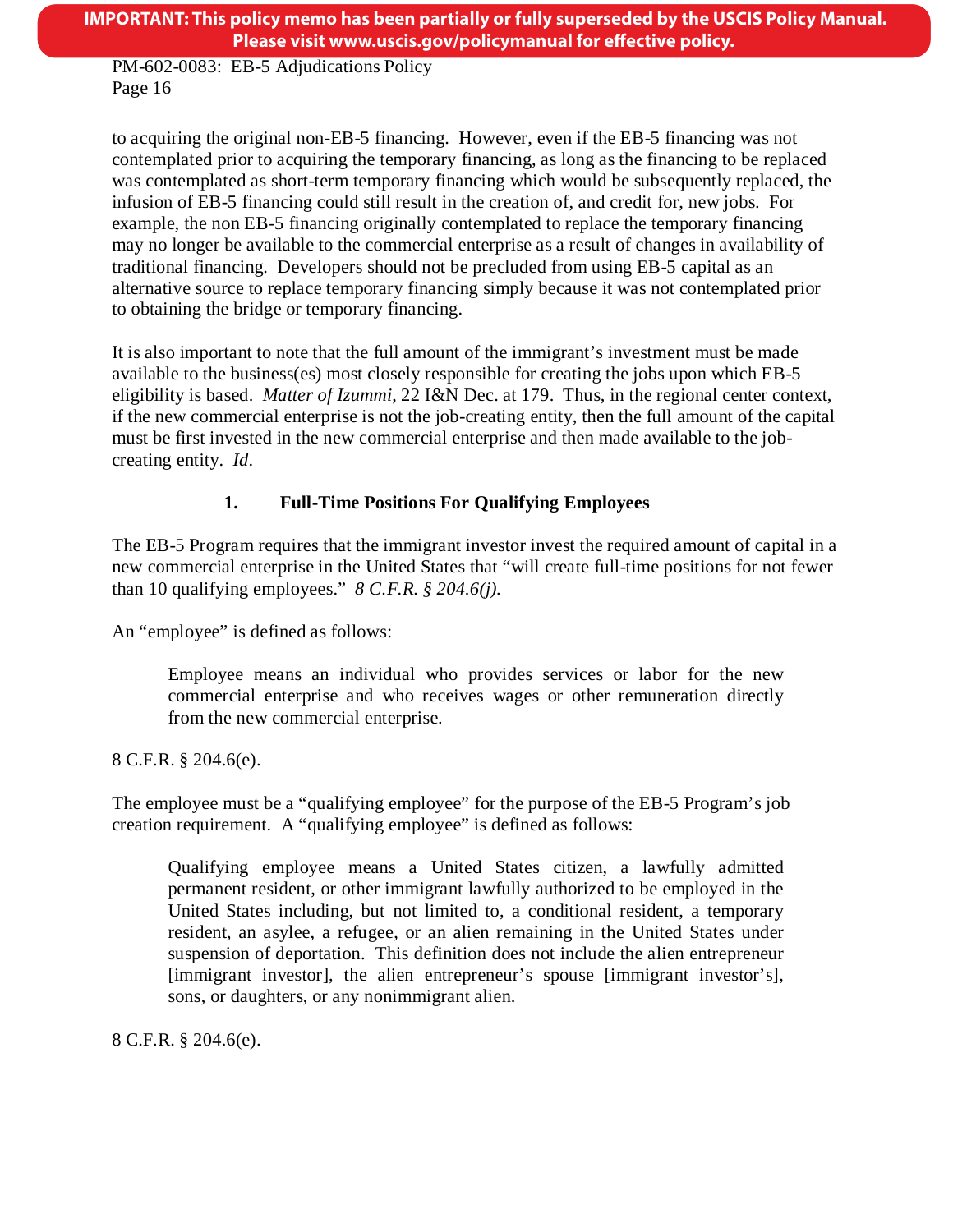**IMPORTANT: This policy memo has been partially or fully superseded by the USCIS Policy Manual. Please visit www.uscis.gov/policymanual for effective policy.** 

PM-602-0083: EB-5 Adjudications Policy Page 17

The EB-5 Program's job creation requirement provides that it is "full-time employment" that must be created for the ten or more qualifying employees. INA  $\S 203(b)(5)(A)(ii)$ , 8 U.S.C.  $\S$  $1153(b)(5)(A)(ii)$ . "Full-time employment" is defined as follows:

Full-time employment means employment of a qualified employee by the new commercial enterprise in a position that requires a minimum of 35 working hours per week.

A full-time employment position can be filled by two or more qualifying employees in a job sharing arrangement as long as the 35-working-hours-per-week requirement is met. However, a full-time employment position cannot be filled by combinations of part-time positions, even if those positions when combined meet the hourly requirement. *8 C.F.R. § 204.6(e).* Direct jobs that are intermittent, temporary, seasonal, or transient in nature do not qualify as full-time jobs for EB-5 purposes. Consistent with prior USCIS interpretation, however, jobs that are expected to last for at least two years generally are not intermittent, temporary, seasonal, or transient in nature.

Due to the nature of accepted job creation modeling practices, which do not distinguish whether jobs are full- or part-time, USCIS relies upon the reasonable economic models to determine that it is more likely than not that the indirect jobs are created and will not request additional evidence to validate the job creation estimates in the economic models to prove by a greater level of certainty that the indirect jobs created, or to be created, are full-time or permanent. USCIS may, however, request additional evidence to verify that the direct jobs will be or are full-time and permanent, which may include a review of W-2s or similar evidence at the Form I-829 stage.

# **2. Job Creation Requirement**

As previously discussed, the centerpiece of the EB-5 Program is the creation of jobs. The immigrant investor seeking to enter the United States through the EB-5 Program must invest the required amount of capital in a new commercial enterprise that will create full-time positions for at least ten qualified employees.

There are three measures of job creation in the EB-5 Program, depending on the new commercial enterprise and where it is located:

# **a. Troubled Business**

The EB-5 Program recognizes that in the case of a troubled business, our economy benefits when the immigrant investor helps preserve the troubled business's existing jobs. Therefore, when the immigrant investor is investing in a new commercial enterprise that is a troubled business or, in the regional center context, is placing capital into a job-creating entity that is a troubled business, the immigrant investor must only show that the number of existing employees in the troubled business is being or will be maintained at no less than the pre-investment level for a period of at least two years. 8 C.F.R. § 204.6(j)(4)(ii).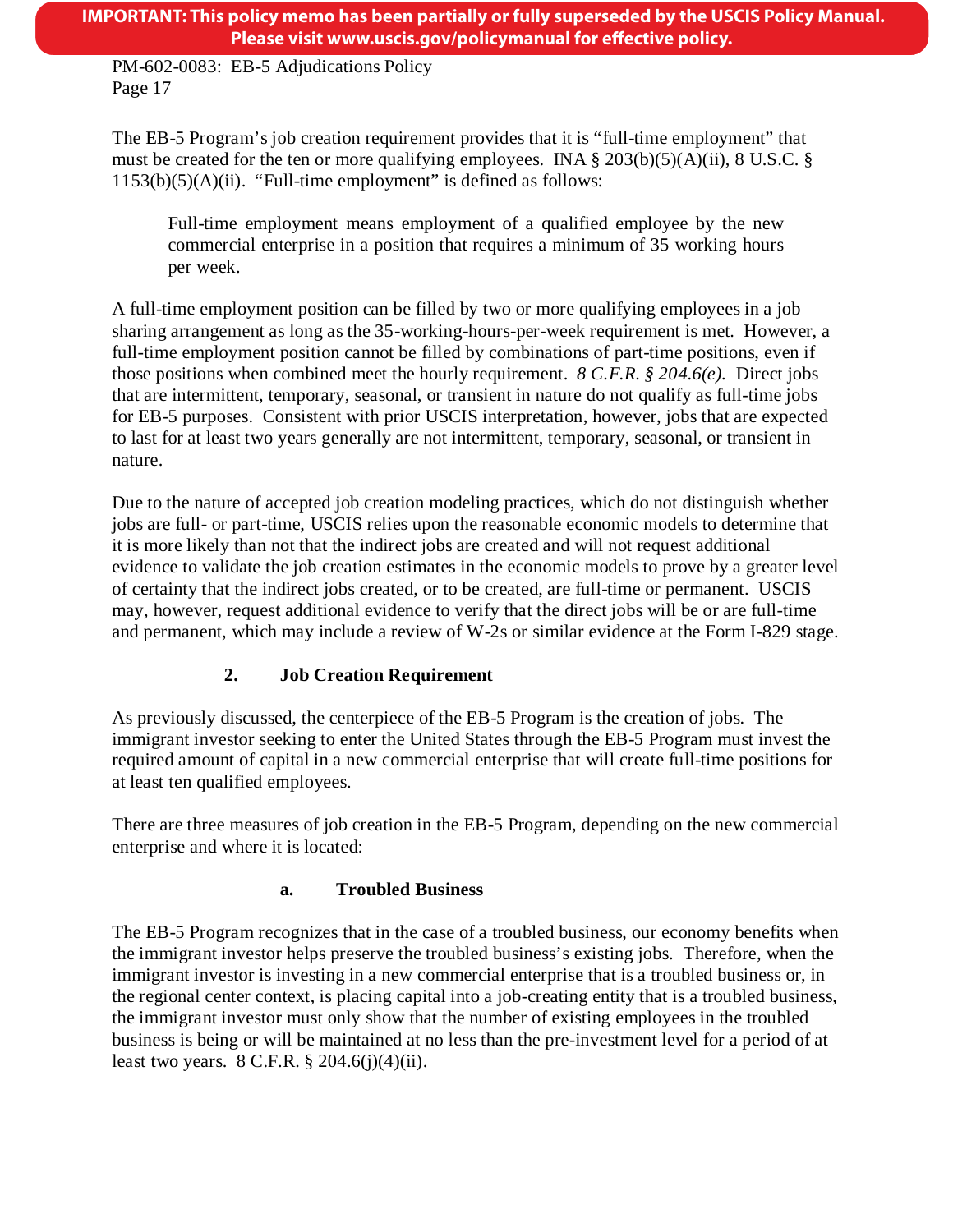This regulatory provision, while allowing job preservation in lieu of job creation, does not decrease the statutory numeric requirement; in the case of a troubled business, ten jobs must be preserved, created, or some combination of the two (e.g., an investment in a troubled business that creates four qualifying jobs and preserves all six pre-investment jobs would satisfy the statutory and regulatory requirements).

A troubled business is defined as follows:

[A] business that has been in existence for at least two years, has incurred a net loss for accounting purposes (determined on the basis of generally accepted accounting principles) during the twelve- or twenty-four month period prior to the priority date on the alien entrepreneur's [immigrant investor's] Form I-526, and the loss for such period is at least equal to twenty percent of the troubled business's net worth prior to such loss. For purposes of determining whether or not the troubled business has been in existence for two years, successors in interest to the troubled business will be deemed to have been in existence for the same period of time as the business they succeeded.

8 C.F.R. § 204.6(e).

### **b. New Commercial Enterprise Not Associated With a Regional Center**

For a new commercial enterprise that is not associated with a regional center, the EB-5 Program provides that the full-time positions must be created directly by the new commercial enterprise to be counted. This means that the new commercial enterprise (or its wholly-owned subsidiaries) must itself be the employer of the qualified employees who fill the new full-time positions. 8 C.F.R. § 204.6(e) (definition of employee).

### **c. New Commercial Enterprise Located Within and Associated With a Regional Center**

For a new commercial enterprise that is located within a regional center, the EB-5 Program provides that the full-time positions can be created either directly or indirectly by the new commercial enterprise. 8 C.F.R. § 204.6((j)(4)(iii). Investors investing in a regional center are subject to all the same program requirements except that they may rely on indirect job creation as demonstrated through reasonable methodologies. 8 C.F.R. §§ 204.6(m)(1), (7).

Indirect jobs are those that are held outside of the new commercial enterprise but are created as a result of the new commercial enterprise. For indirect jobs, the new full-time employees would not be employed directly by the new commercial enterprise. For example, indirect jobs can include, but are not limited to, those held by employees of the producers of materials, equipment, or services used by the new commercial enterprise. Indirect jobs can qualify and be counted as jobs attributable to a regional center, based on reasonable economic methodologies, even if they are located outside of the geographical boundaries of a regional center.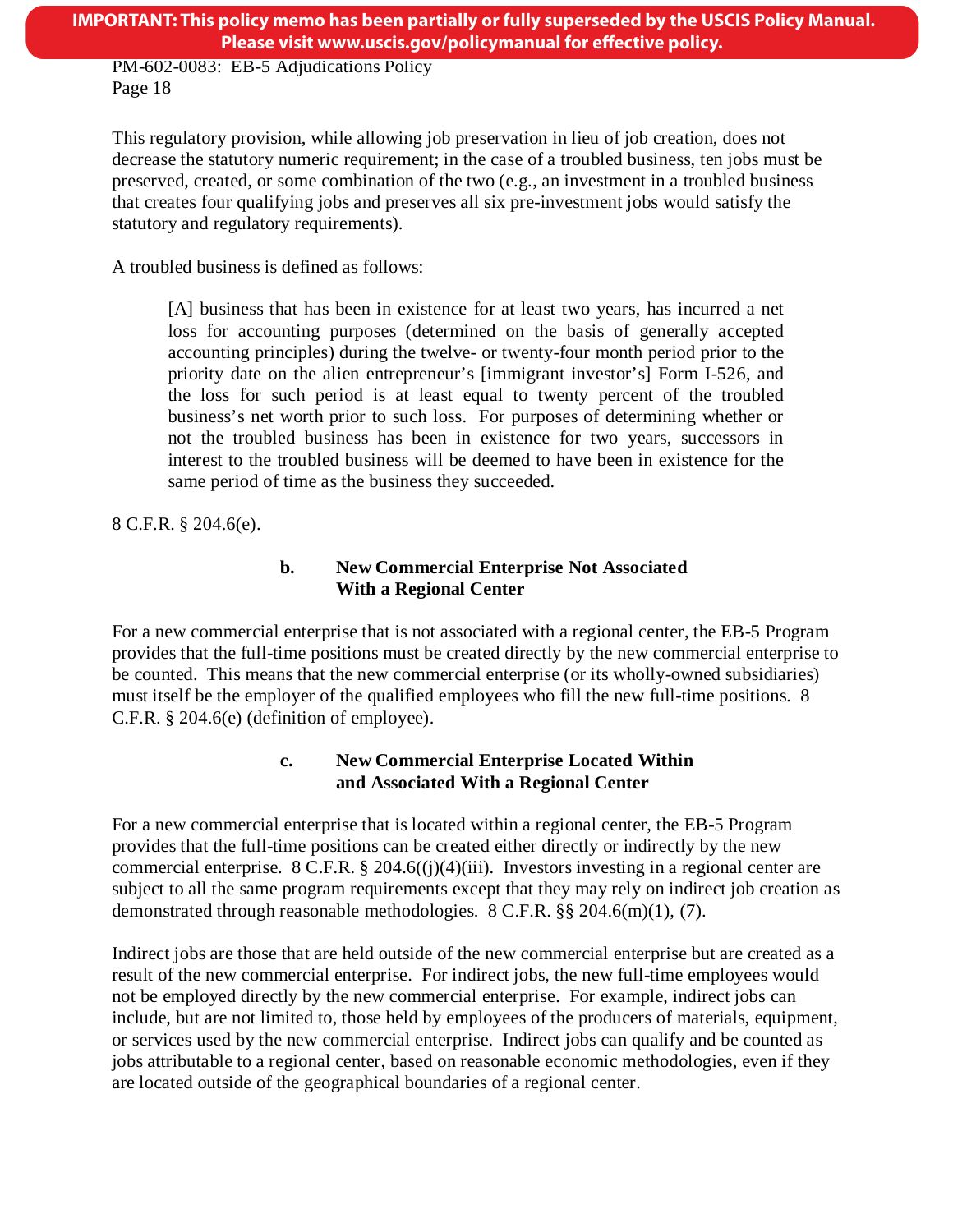For purposes of demonstrating indirect job creation, petitioners must employ reasonable economic methodologies to establish by a preponderance of the evidence that the required infusion of capital or creation of direct jobs will result in a certain number of indirect jobs.

# **3. Evidence of Job Creation**

In order to show that a new commercial enterprise will create not fewer than ten full-time positions for qualifying employees, an immigrant investor must submit the following evidence:

(A) Documentation consisting of photocopies of relevant tax records, Form I-9, or other similar documents for ten (10) qualifying employees, if such employees have already been hired following the establishment of the new commercial enterprise; or,

(B) A copy of a comprehensive business plan showing that, due to the nature and projected size of the new commercial enterprise, the need for not fewer than ten (10) qualifying employees will result, including approximate dates, within the next two years, and when such employees will be hired.

8 C.F.R. § 204.6(j)(4)(i).

For purposes of the Form I-526 adjudication and the job creation requirements, the two-year period described in 8 C.F.R. § 204.6(j)(4)(i)(B) is deemed to commence six months after the adjudication of the Form I-526. The business plan filed with the Form I-526 should reasonably demonstrate that the requisite number of jobs will be created by the end of this two-year period.

Our AAO precedent decision has articulated the standards by which USCIS will review a business plan:

The plan should contain a market analysis, including the names of competing businesses and their relative strengths and weaknesses, a comparison of the competition's products and pricing structures, and a description of the target market/prospective customers of the new commercial enterprise. The plan should list the required permits and licenses obtained. If applicable, it should describe the manufacturing or production process, the materials required, and the supply sources. The plan should detail any contracts executed for the supply of materials and/or the distribution of products. It should discuss the marketing strategy of the business, including pricing, advertising, and servicing. The plan should set forth the business's organizational structure and its personnel's experience. It should explain the business's staffing requirements and contain a timetable for hiring, as well as job descriptions for all positions. It should contain sales, cost, and income projections and detail the bases therefore. Most importantly, the business plan must be credible.

*Matter of Ho,* 22 I&N Dec. at 213. USCIS will review the business plan in its totality to determine if it is more likely than not that the business plan is comprehensive and credible. A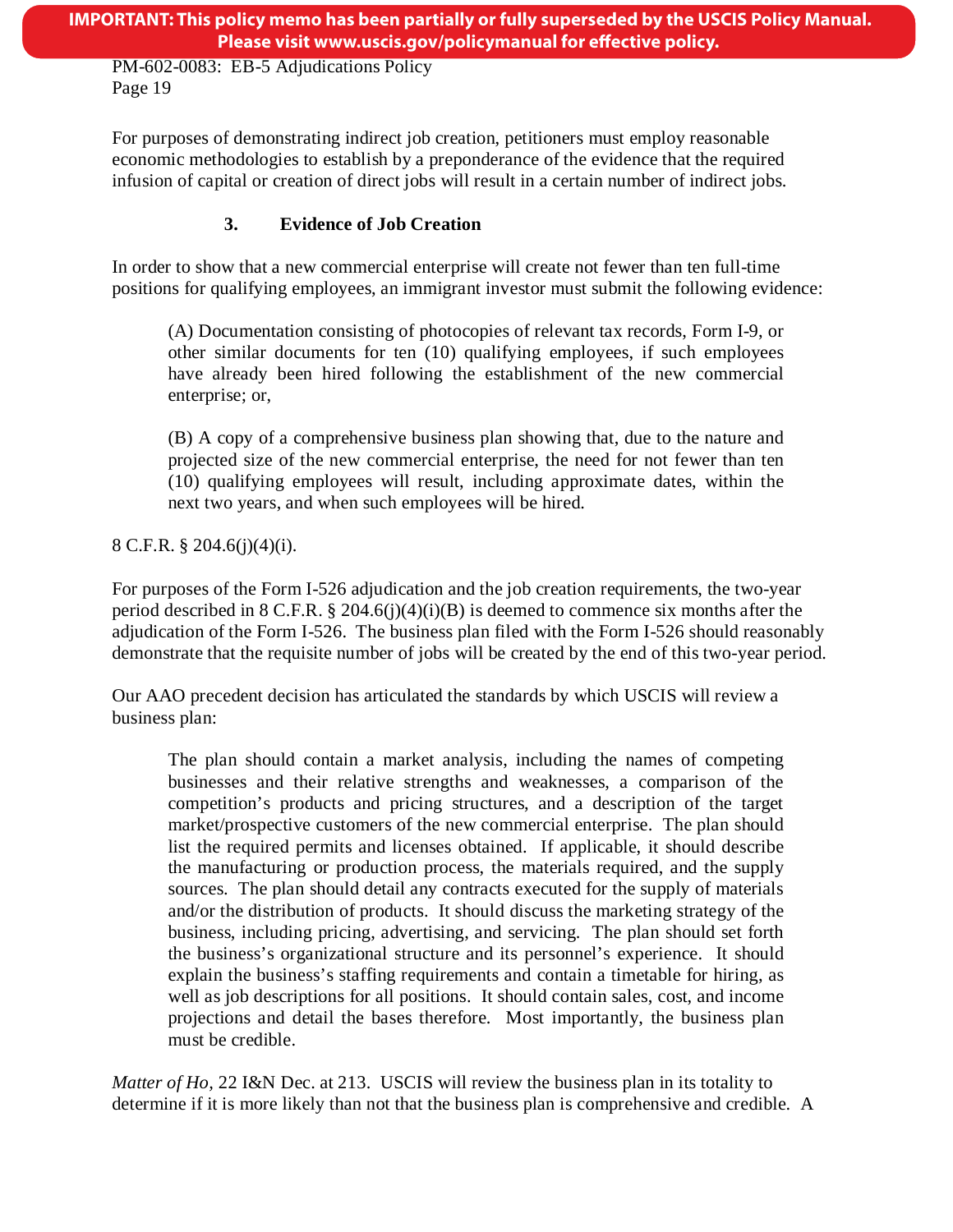business plan is not required to contain all of the detailed elements described above, but the more details the business plan contains, as described in *Matter of Ho*, the more likely it is that the plan will be considered comprehensive and credible.

In the case of a troubled business, a comprehensive business plan must accompany the other required evidentiary documents. 8 C.F.R. § 204.6(j)(4)(ii). In the case of a new commercial enterprise within a regional center, the direct or indirect job creation may be demonstrated by the types of documents identified above or by reasonable methodologies. 8 C.F.R. § 204.6(j)(4)(iii).

When there are multiple investors in a new commercial enterprise, the total number of full-time positions created for qualifying employees will be allocated only to those immigrant investors who have used the establishment of the new commercial enterprise as the basis for their entry in the EB-5 Program. An allocation does not need to be made among persons not seeking classification in the EB-5 Program, nor does an allocation need to be made among non-natural persons (such as among investing corporations). 8 C.F.R. § 204.6(g)(2).

In general, multiple EB-5 investors petitioning through a regional center or on a standalone basis may not claim credit for the same specific new job. Thus, as a general matter, a petitioner or applicant may not seek credit for the same specifically identified job position that has already been allocated in a previously approved case.

# **V. Procedural Issues**

The EB-5 Program provides that the immigrant investor will file an initial petition and supporting documentation to be classified as eligible to apply for an EB-5 visa through USCIS's adjustment of status process within the United States or through the Department of State's visa application process abroad. Upon adjustment of status or admission to the United States, the immigrant investor is a conditional lawful permanent resident. INA § 216A(a). The EB-5 Program further provides that if, two years after obtaining conditional permanent resident status, the immigrant investor has sustained the investment, created or can be expected to create within a reasonable period of time ten full-time jobs to qualifying employees, and is otherwise conforming to the EB-5 Program's requirements, the conditions generally will be removed and the immigrant investor will be an unconditional lawful permanent resident. INA  $\S 216A(d)(1)$ ; 8 C.F.R. § 216.6(c).

# **A. The Sequence of Individual Investor Filings**

An immigrant investor seeking admission into the United States as a lawful permanent resident will proceed in the following sequence:

# **1. The Form I-526 Petition**

• For an immigrant investor who is investing in a new commercial enterprise that is not part of a regional center, the immigrant investor will file a Form I-526 that, together with the supporting evidence, demonstrates by a preponderance of the evidence that the immigrant investor has invested, or is actively in the process of investing, lawfully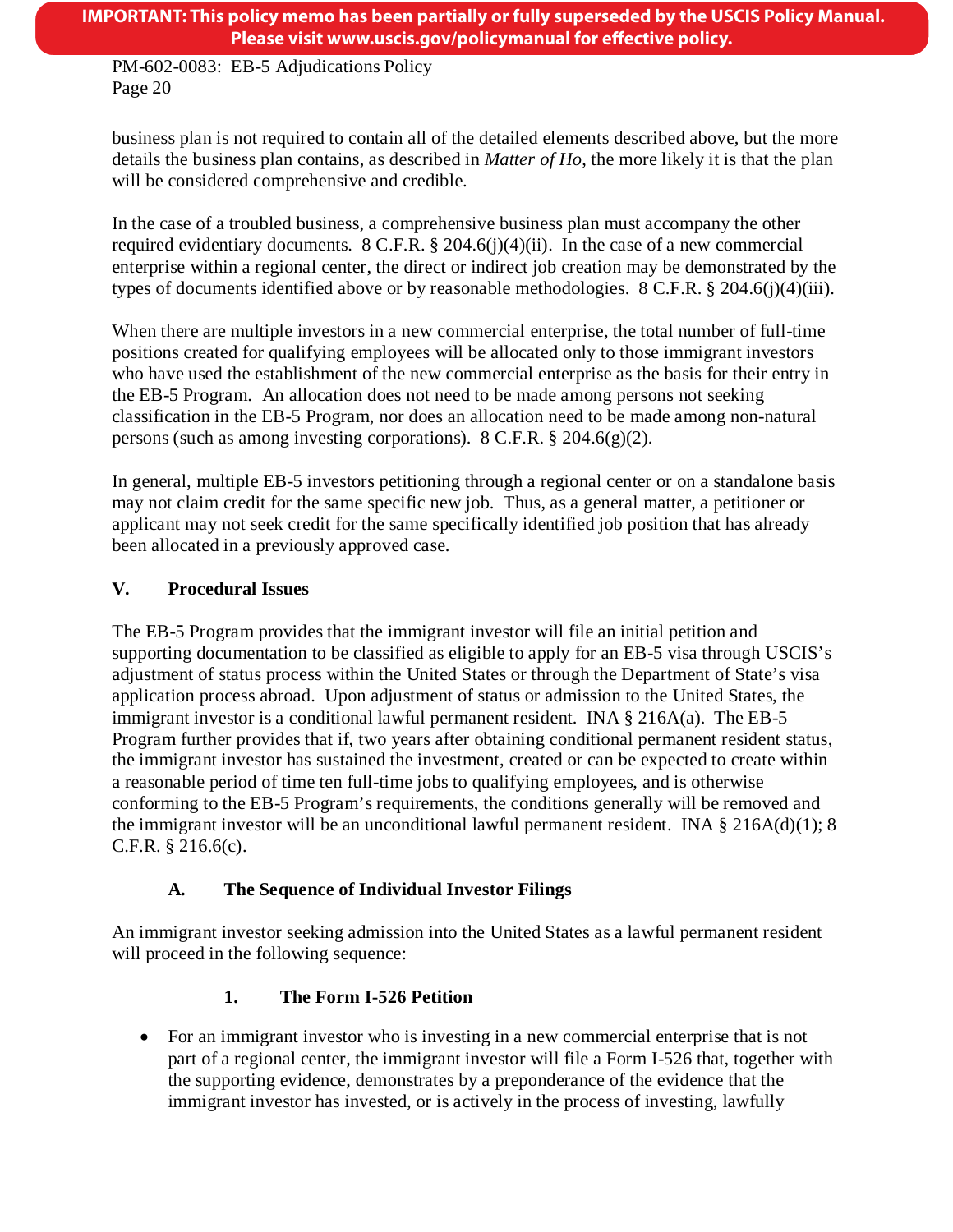# **IMPORTANT: This policy memo has been partially or fully superseded by the USCIS Policy Manual. Please visit www.uscis.gov/policymanual for effective policy.**

PM-602-0083: EB-5 Adjudications Policy Page 21

> obtained capital in a new commercial enterprise in the United States that will create fulltime positions for not fewer than ten qualifying direct employees.

- For an immigrant investor who is investing in a new commercial enterprise that is part of a regional center:
	- o The entity seeking designation as a regional center will file a Form I-924 that, together with the supporting evidence, demonstrates by a preponderance of the evidence that the requirements for a regional center have been met. The individuals who establish the regional center can be, but need not be, the immigrant investors themselves; and,
	- o Once USCIS designates the entity as a regional center, each immigrant investor will file a Form I-526 that, together with the supporting evidence, demonstrates by a preponderance of the evidence that the immigrant investor has invested, or is actively in the process of investing, lawfully obtained capital in a new commercial enterprise in the United States that will create directly or indirectly full-time positions for not fewer than ten qualifying employees.

It is important to note that at this preliminary Form I-526 filing stage, the immigrant investor must demonstrate his or her commitment to invest the capital but need not establish that the required capital already has been invested; it is sufficient if the immigrant investor demonstrates that he or she is actively in the process of investing the required capital. However, evidence of a mere intent to invest or of prospective investment arrangements entailing no present commitment will not suffice. 8 C.F.R. § 204.6(j)(2); *see Matter of Ho,* 22 I&N Dec. at 210. Similarly, at this preliminary stage the immigrant investor need not establish that the required jobs already have been created; it is sufficient if the immigrant investor demonstrates in a business plan that it is more likely than not that the required jobs will be created. 8 C.F.R. § 204.6(j); 8 C.F.R. §  $204.6(m)$ .

# **2. The Form I-829 Petition**

Within ninety days prior to the two-year anniversary of the date on which the immigrant investor obtained conditional lawful permanent resident status, the immigrant investor will file a Form I-829 to remove the conditions. The Form I-829 petition to remove conditions must be accompanied by the following evidence:

(1) Evidence that the immigrant investor invested or was actively in the process of investing the required capital and sustained this action throughout the period of the immigrant investor's residence in the United States. The immigrant investor can make this showing if he or she has, in good faith, substantially met the capital investment requirement and continuously maintained his or her capital investment over the two years of conditional residence. At this stage the immigrant investor need not have invested all of the required capital, but must have substantially met that requirement. The evidence may include, but is not limited to, an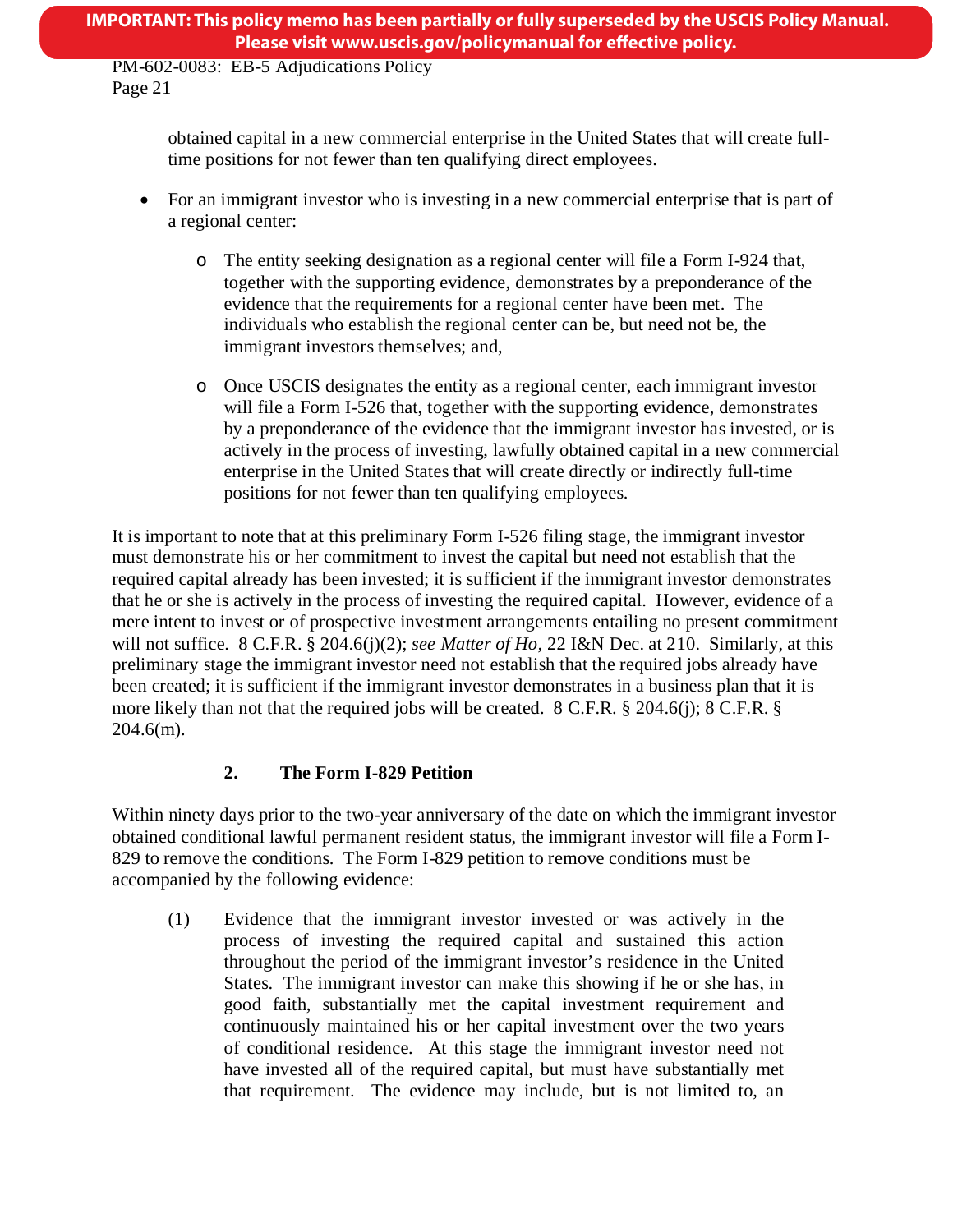audited financial statement or other probative evidence such as bank statements, invoices, receipts, contracts, business licenses, Federal or State income tax returns, and Federal or State quarterly tax statements; and,

(2) Evidence that the commercial enterprise created or can be expected to create, within a reasonable time, ten full-time jobs for qualifying employees. In the case of a troubled business, the immigrant investor must submit evidence that the commercial enterprise maintained the number of existing employees at no less than the pre-investment level for the period following his or her admission as a conditional permanent resident. At least ten jobs must be preserved or created per immigrant investor. The evidence may include, but is not limited to, payroll records, relevant tax documents, and Forms I-9.

*See* 8 C.F.R. § 216.6(a)(4)(ii-iv).

It is also important to note that the EB-5 Program allows an immigrant investor to become a lawful permanent resident, without conditions, if the immigrant investor has established a new commercial enterprise, substantially met the capital requirement, and can be expected to create within a reasonable time the required number of jobs. All of the goals of capital investment and job creation need not have been fully realized before the conditions on the immigrant investor's status have been removed. Rather, the regulations require the submission of documentary evidence that establishes that it is more likely than not that the investor is in "substantial" compliance with the capital requirements and that the jobs will be created "within a reasonable time."

The "within a reasonable time" requirement permits a degree of flexibility to account for the realities and unpredictability of starting a business venture, but it is not an open-ended allowance. The regulations require that the business plan submitted with Form I-526 establish a likelihood of job creation "within the next two years,"  $8$  C.F.R.  $\frac{8}{9}$  204.6(j)(4)(i)(B), demonstrating an expectation that EB-5 projects will generally create jobs within such a timeframe. Whether a lengthier timeframe for job creation presented in a Form I-829 is "reasonable" is to be decided based on the totality of the circumstances presented, and USCIS has latitude under the law to request additional evidence concerning those circumstances. Because the law contemplates two years as the baseline expected period in which job creation will take place, jobs that will be created within a year of the two-year anniversary of the alien's admission as a conditional permanent resident or adjustment to conditional permanent resident may generally be considered to be created within a reasonable period of time. Jobs projected to be created beyond that time horizon usually will not be considered to be created within a reasonable time, unless extreme circumstances, such as *force majeure*, are presented.

# **B. Regional Center Amendments**

Because businesses strategies constantly evolve, with new opportunities identified and existing plans improved, the instructions to Form I-924 provide that a regional center may amend a previously-approved designation. The Form I-924 provides a list of acceptable amendments, to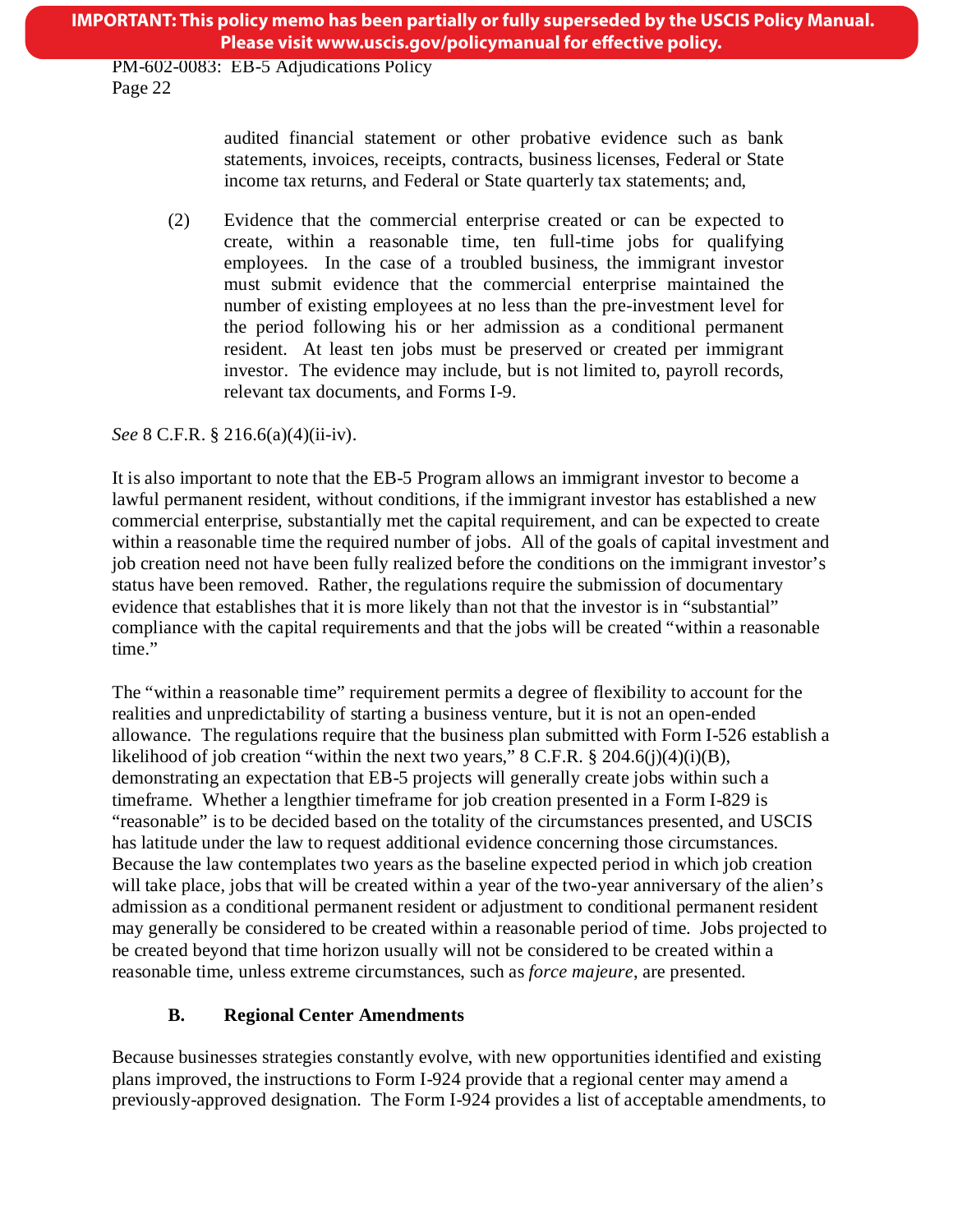include changes to organizational structure or administration, capital investment projects (including changes in the economic analysis and underlying business plan used to estimate job creation for previously-approved investment opportunities), and an affiliated commercial enterprise's organizational structure, capital investment instruments or offering memoranda.

Such formal amendments to the regional center designation, however, are not required when a regional center changes its industries of focus, its geographic boundaries, its business plans, or its economic methodologies. A regional center may elect to pursue an amendment if it seeks certainty in advance that such changes will be permissible to USCIS before they are adjudicated at the I-526 stage, but the regional center is not required to do so. Of course, all regional centers "must provide updated information to demonstrate the center is continuing to promote economic growth, improved regional productivity, job creation, or increased domestic capital investment in the approved geographic area . . . on an annual basis," 8 C.F.R. § 204.6(m)(6), through the filing of their annual Form I-924A.

# **C. Deference to Previous Agency Determination**

Distinct EB-5 eligibility requirements must be met at each stage of the EB-5 immigration process. Where USCIS has evaluated and approved certain aspects of an EB-5 investment, that favorable determination should generally be given deference at a subsequent stage in the EB-5 process. This policy of deference is an important part of ensuring predictability for EB-5 investors and commercial enterprises (and the persons they employ), and also conserves scarce agency resources, which should not ordinarily be used to duplicate previous adjudicative efforts.

As a general matter, USCIS will not reexamine determinations made earlier in the EB-5 process, and the earlier determinations will be presumed to have been properly decided. Where USCIS has previously concluded that an economic methodology satisfies the requirement of being a "reasonable methodology" to project future job creation as applied to the facts of a particular project, USCIS will continue to afford deference to this determination for all related adjudications, so long as the related adjudication is directly linked to the specific project for which the economic methodology was previously approved. For example, if USCIS approves a Form I-924 or Form I-526 presenting a *Matter of Ho* compliant business plan and a specific economic methodology, USCIS will defer to the finding that the methodology was reasonable in subsequent adjudications of Forms I-526 presenting the same related facts and methodology. However, USCIS will still conduct a de novo review of each prospective immigrant investor's lawful source of funds and other individualized eligibility criteria.

Conversely, a previously favorable decision may not be relied upon in later proceedings where, for example, the underlying facts upon which a favorable decision was made have materially changed, there is evidence of fraud or misrepresentation in the record of proceeding, or the previously favorable decision is determined to be legally deficient. A change in fact is material if the changed circumstances would have a natural tendency to influence or are predictably capable of affecting the decision. *See Kungys v. United States*[, 485 U.S. 759, 770-72 \(1988\)](http://web2.westlaw.com/find/default.wl?mt=Westlaw&db=780&tc=-1&rp=%2ffind%2fdefault.wl&findtype=Y&ordoc=1994259130&serialnum=1988056343&vr=2.0&fn=_top&sv=Split&tf=-1&referencepositiontype=S&pbc=F2F1410C&referenceposition=770&rs=WLW12.01)  (defining materiality in the context of denaturalization). Where a new filing involves a different project from a previously-approved filing, or the same project but with material changes to the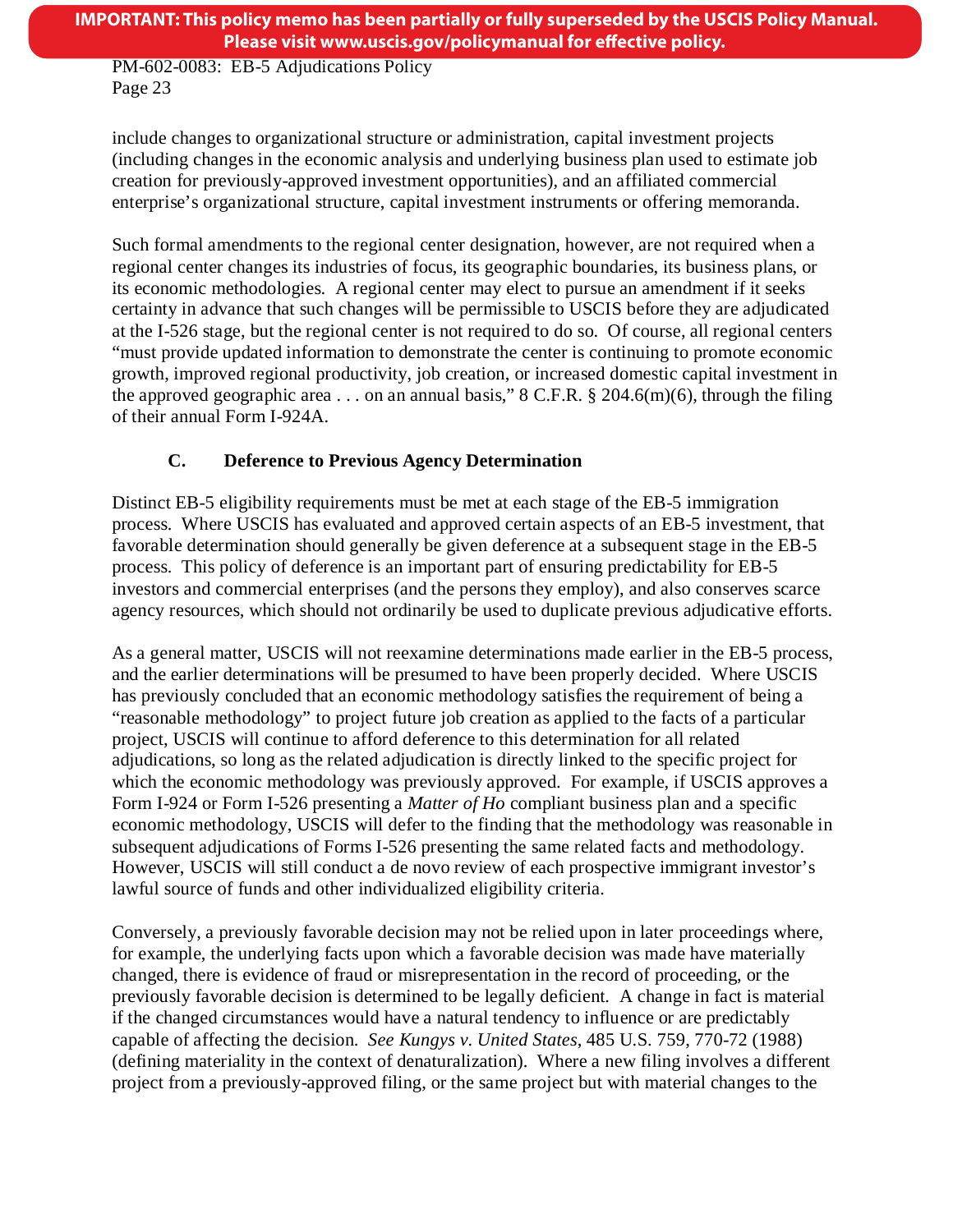project plan, deference will not be afforded to the previous adjudication because the agency is being presented with the given set of facts for the first time.

Since prior determinations will be presumed to have been properly decided, a prior favorable determination will not be considered legally deficient for purposes of according deference unless the prior determination involved an objective mistake of fact or an objective mistake of law evidencing ineligibility for the benefit sought, but excluding those subjective evaluations related to evaluating eligibility. Unless there is reason to believe that a prior adjudication involved an objective mistake of fact or law, USCIS should not reexamine determinations made earlier in the EB-5 process. Absent a material change in facts, fraud, or willful misrepresentation, USCIS should not re-adjudicate prior USCIS determinations that are subjective, such as whether the business plan is comprehensive and credible or whether an economic methodology estimating job creation is reasonable.

# **D. Material Change**

The process of establishing a new business and creating jobs depends on a wide array of variables over which an investor or the creator of a new business may not have any control. The very best of business plans may be thrown off, for example, because of a sudden lack of supply in required merchandise, an unexpected hurricane that devastates an area in which the new business was to be built, or a change in the market that the business is intended to serve.

The effect of changed business plans on a regional center or an individual investor's immigration status may differ depending on when the change is made relative to the alien investor's status in the United States.

# **1. Investors Who Have Not Obtained Conditional Lawful Permanent Resident Status**

It is well-established that in visa petition proceedings, a petitioner must establish eligibility at the time of filing and that a petition cannot be approved if, after filing, the petitioner becomes eligible under a new set of facts or circumstances. *See, e.g.*, *Matter of Izummi*, 22 I. & N. Dec. at 176 ("If counsel had wished to test the validity of the newest plan, which is materially different from the original plan, he should have withdrawn the instant petition and advised the petitioner to file a new Form I-526."). In addition, the petitioner must continue to be eligible for classification at the time of adjudication of the petition. 8 C.F.R. § 103.2(b)(1).

Thus, consistent with *Matter of Izummi*, if there are material changes to a Form I-526 at any time after filing, the petition cannot be approved. Under these circumstances, if, at the time of adjudication, the petitioner is asserting eligibility under a materially different set of facts that did not exist when the petition was filed, he or she must file a new Form I-526 petition. For example, if a petitioner files a Form I-526 petition purporting to be associated with a particular project within the scope of an approved regional center but, subsequent to filing, it is determined that the proceeds of the investment will be directed to a job-creating entity in an entirely different project, the petition may not be approved.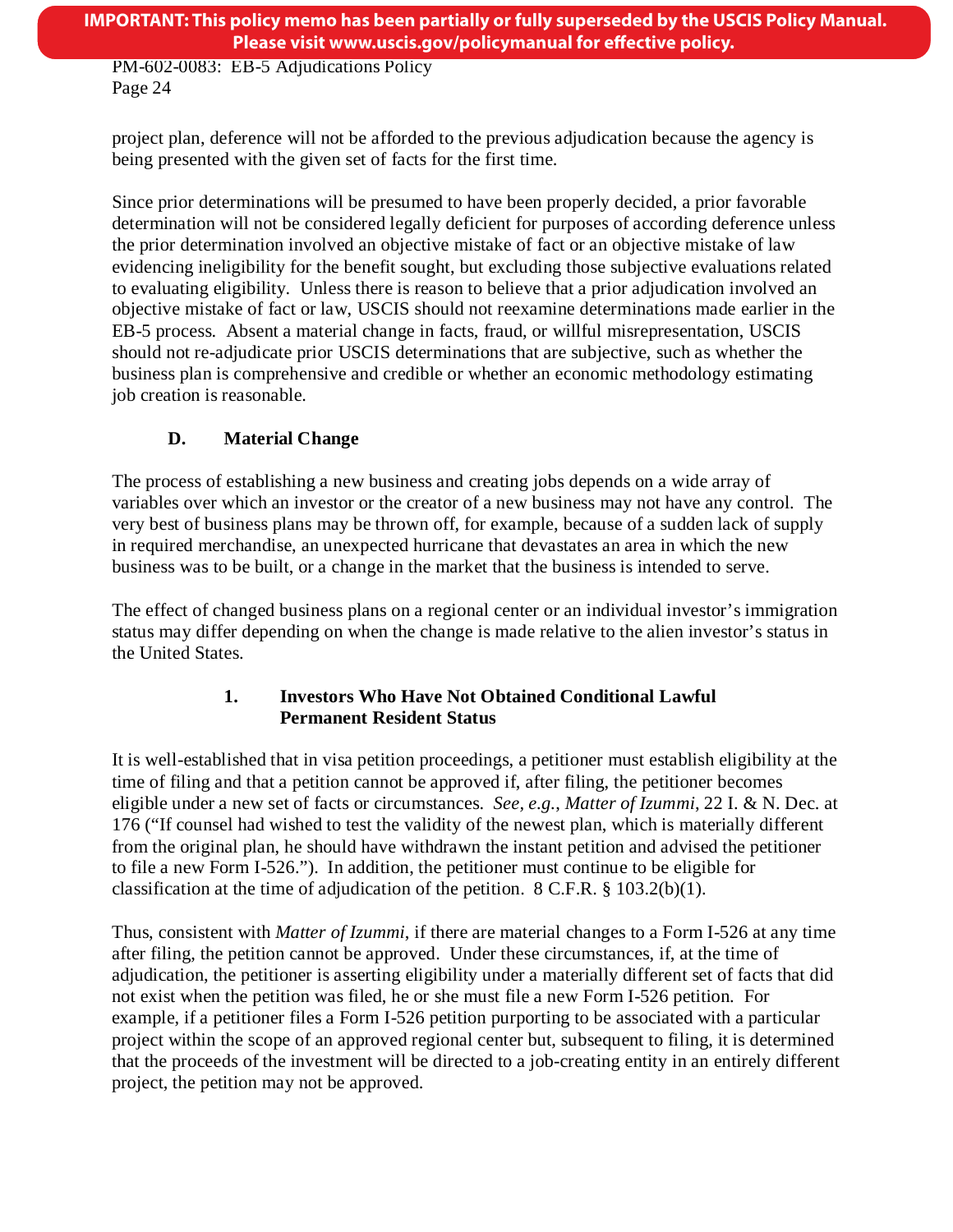A deficient Form I-526 petition may not be cured by subsequent changes to the business plan or factual changes made to address any other deficiency that materially alter the factual basis on which the petition was filed. The only way to perfect material changes under these circumstances is for the immigrant investor to file a new Form I-526 petition to correspond to the changed plans.

Similarly, if, after the approval of a Form I-526 petition but before an alien investor has been admitted to the United States or adjusted his or her status pursuant to that petition, there are material changes to the business plan by which the alien intends to comply with the EB-5 requirements, the alien investor would need to file a new Form I-526 petition. Such material changes would constitute good cause to revoke the approved petition and would result in the denial of admission or an application for adjustment of status.

# **2. Investors Who Have Obtained Conditional Lawful Permanent Resident Status**

Historically, USCIS has required a direct connection between the business plan the investor provides with the Form I-526 and the subsequent removal of conditions. USCIS would not approve a Form I-829 petition if the investor had made an investment and created jobs in the United States if the jobs were not created according to the plan presented in the Form I-526. While that position is a permissible construction of the governing statute, USCIS also notes that the statute does not require that direct connection. In order to provide flexibility to meet the realities of the business world, USCIS will permit an alien who has been admitted to the United States on a conditional basis to remove those conditions when circumstances have changed. An individual investor can, at the prescribed time, proceed with his or her Form I-829 petition to remove conditions and present documentary evidence demonstrating that, notwithstanding the business plan contained in the Form I-526, the requirements for the removal of conditions have been satisfied. Pursuant to this policy, USCIS will no longer deny petitions to remove conditions solely based on failure to adhere to the plan contained in the Form I-526 or to pursue business opportunities within an industry category previously approved for the regional center.

It is important to note that a Form I-526 must be filed in good faith and with full intention to follow the plan outlined in that petition. If the alien investor does not demonstrate that he or she filed the Form I-526 in good faith, USCIS may conclude that the investment in the commercial enterprise was made as a means of evading the immigration laws. Under these circumstances, USCIS may terminate the alien investor's conditional status as required by 8 U.S.C. §  $1186b(b)(1)(A)$ .

Furthermore, nothing in this change in policy relieves an alien investor from the requirements for removal of the conditions as set out in 8 U.S.C.  $\S$  1186b(d)(1) and 8 C.F.R.  $\S$  216.6(a)(4). Thus, even in the event of a change in course, a petitioner must always be able to demonstrate (1) that the required funds were placed "at risk" throughout the period of the petitioner's residence in the United States, and (2) that the required amount of capital was made available to the business or businesses most closely responsible for creating the employment; (3) that this "at risk" investment was "sustained throughout" the period of the applicant's residence in the United States; and (4) that the investor created (or maintained, if applicable), or can be expected to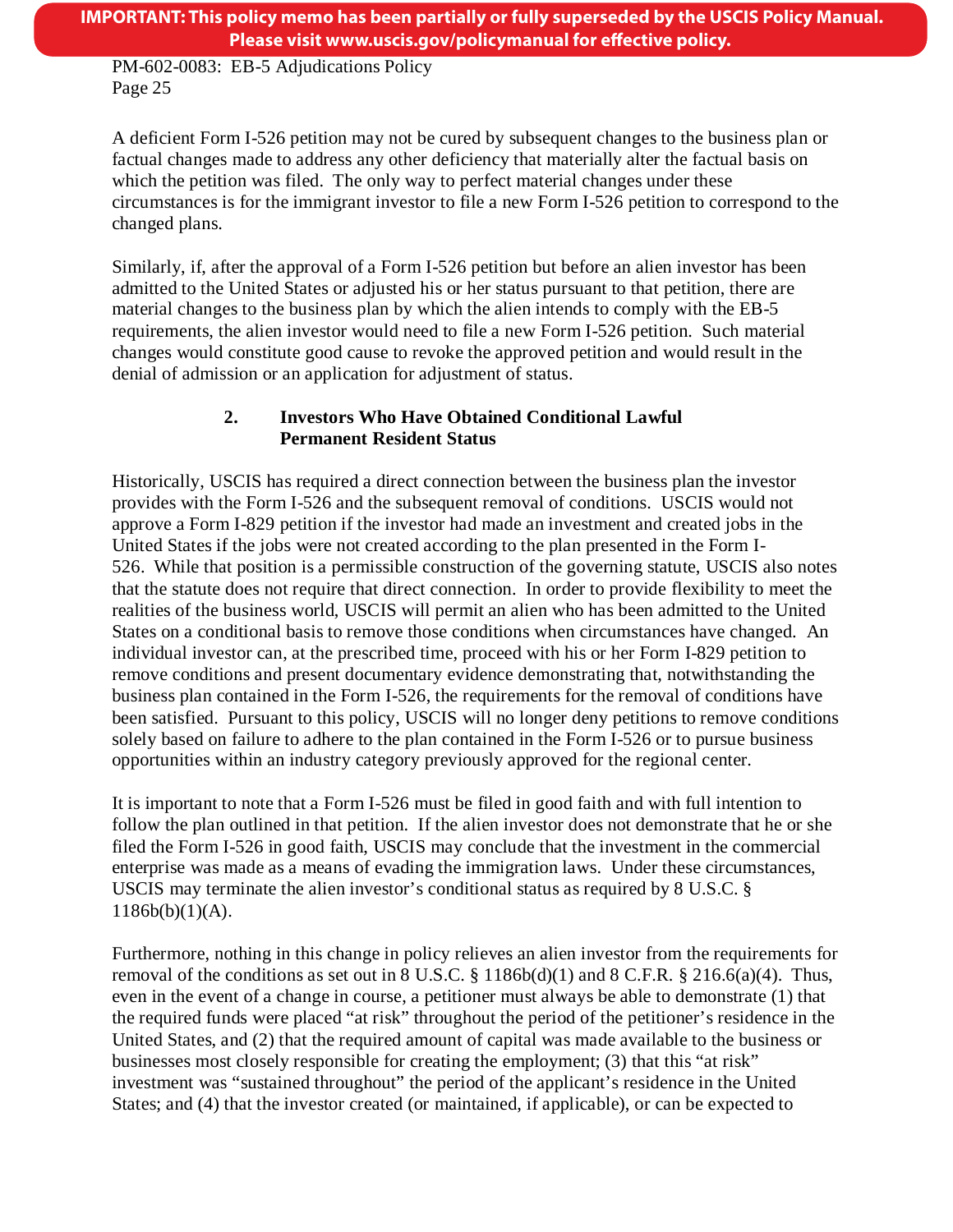create within a reasonable period of time, the requisite number of jobs. Accordingly, if an alien investor fails to meet any of these requirements, he or she would not be eligible for removal of conditions.

While changed circumstances after the investor has been admitted in conditional lawful permanent resident status may not require the filing of an amended Form I-526 petition in order for the investor to proceed with and obtain an approval of a Form I-829 petition, changed circumstances which are material may prevent deference from being accorded to the prior determination and a more extensive review will need to be conducted at the Form I-829 stage. For example, in the case of a petition affiliated with a regional center, the petitioner will only receive deference to a prior determination of indirect job creation if the new business plan falls within the scope of the regional center (as defined by either the initial approval or by subsequent amendment to the regional center) with which the petitioner is affiliated. So if an alien was admitted to the United States based on a petition related to a regional center that was only approved for certain projects related to the food service industry, if the proceeds of the alien's investment were subsequently redirected to an alternate project within the job-creating entity, that project would have to be within the food service industry to continue to receive deference to the prior determination of the indirect job creation of the regional center program.<sup>[5](#page-14-0)</sup> Similarly, if a change in plan required the liquidation of an investment and reallocation of that investment into either another job-creating entity or new commercial enterprise, the petition may not comply with the requirements to invest and sustain the investment throughout the period of the alien's residence in the United States. 8 U.S.C.  $\S$  1186b(d)(1)(A)(ii); 8 C.F.R.  $\S$ §  $216.6(a)(4)(iii)$ , (c)(1)(iii).

However, there may be advantages to closely adhering to the business plan described in the Form I-526. If the alien investor follows the business plan described in the Form I-526, USCIS will not revisit certain aspects of the business plan, including issues related to the economic analysis supporting job creation. Thus, during review of the Form I-829, USCIS will generally rely on the previous adjudication if the petitioner claims to have fulfilled the business plan that accompanied the Form I-526 petition. This is consistent with the general policy mandating USCIS deference to previous determinations set forth above in section IV.C.

To improve processing efficiencies and predictability in subsequent filings (i.e. application of deference), many regional centers may choose to amend the Form I-924 approval to reflect job creation in additional industries not previously reviewed at the time of project approval, as well as the resulting change in economic analysis and job creation estimates. Such amendments, however, are not required in order for individual investors to proceed with filing Forms I-526 or Forms I-829 based on the additional jobs created, or to be created, in additional industries.

<sup>&</sup>lt;sup>5</sup> Industry codes are useful for determining that verifiable detail has been provided and the estimated job creation in the economic methodolgy is reasonable, however it should be noted that these industry codes are used for informational purposes in estimating job creation and do not limit the economic or job creating activity of an approved regional center or its investors. Jobs created in industries not previously identified in the economic methodology may still be credited to the investors in subsequent Form I-526 and Form I-829 filings, as long as the evidence in the record establishes that it is probably true that the requisite jobs are estimated to be created, or have been created, in those additional industries.